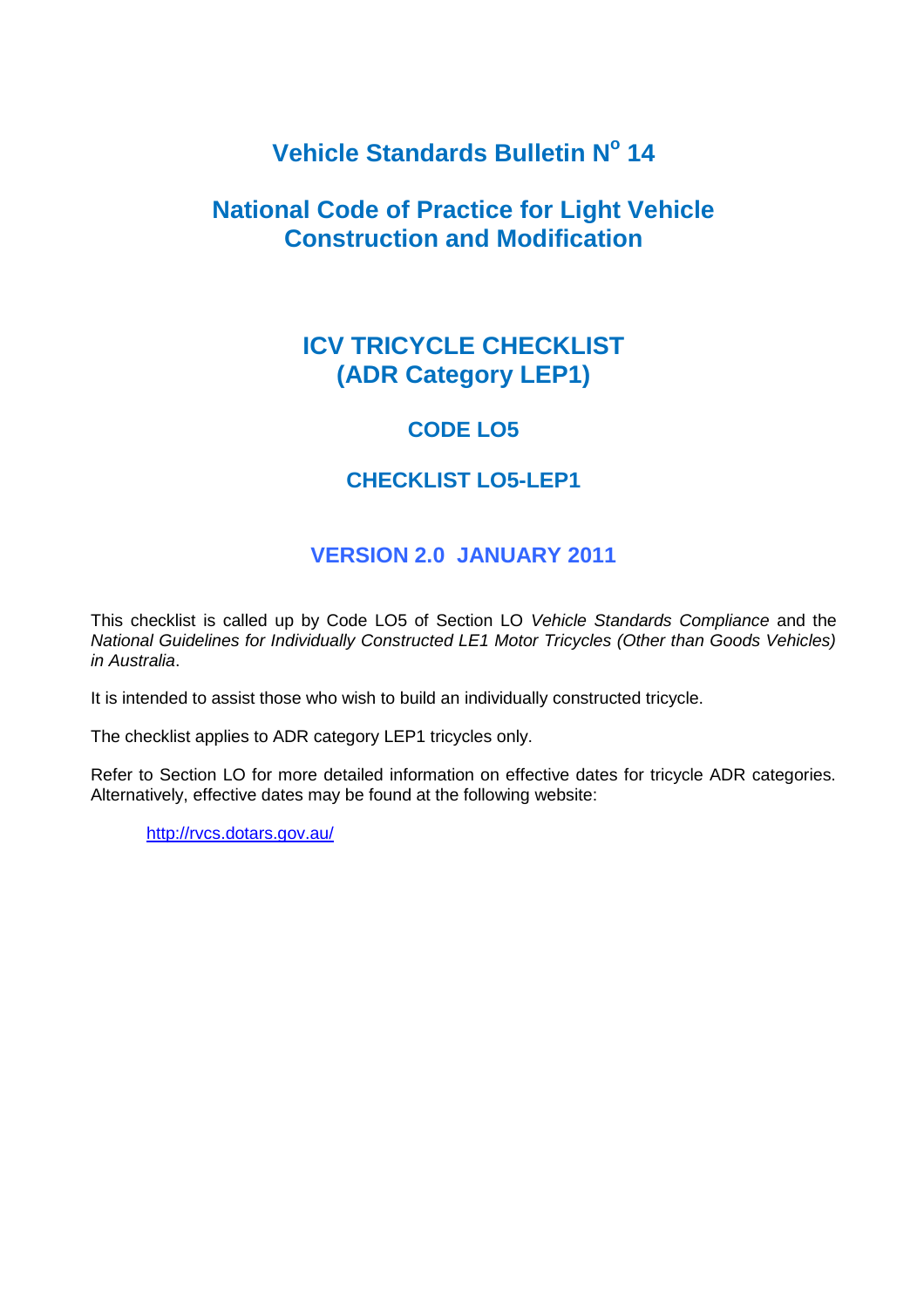| <b>Owner Details</b> |               |
|----------------------|---------------|
| <b>Owner's Name</b>  |               |
| <b>Address</b>       |               |
|                      |               |
| <b>Telephone</b>     | <b>Mobile</b> |
| <b>Email</b>         |               |
|                      |               |

# **Vehicle Details**

| <b>Make</b>                         |  | <b>Model</b> |                                                             |  |  | Year of<br><b>Manufacture</b> |  |  |  |  |  |  |  |  |  |  |  |
|-------------------------------------|--|--------------|-------------------------------------------------------------|--|--|-------------------------------|--|--|--|--|--|--|--|--|--|--|--|
| <b>Vehicle Mass</b><br>(kg)         |  |              | <b>Fuel Tank Certification</b><br>Number (where applicable) |  |  |                               |  |  |  |  |  |  |  |  |  |  |  |
| <b>VIN/Chassis</b><br><b>Number</b> |  |              |                                                             |  |  |                               |  |  |  |  |  |  |  |  |  |  |  |

# **Engine Details**

| <b>Make</b>                                                                  | <b>Type</b>          |                               | No. of<br><b>Cylinders/Rotors</b> |            |
|------------------------------------------------------------------------------|----------------------|-------------------------------|-----------------------------------|------------|
| <b>Displacement</b>                                                          | <b>Litres</b><br>or  | <b>Cubic</b><br><b>Inches</b> | Year of<br><b>Manufacture</b>     |            |
| <b>ADR Engine</b>                                                            |                      |                               |                                   |            |
| was designed                                                                 | <b>Maximum Power</b> |                               |                                   |            |
| to comply with                                                               | <b>Output</b>        |                               | kW or                             | <b>BHP</b> |
| <b>Signatory Certification</b><br><b>Vehicle Certified by</b><br>(Signatory) |                      |                               |                                   |            |
| <b>Signatory Employer</b><br>(if applicable)                                 |                      |                               |                                   |            |
| <b>Signatory's Signature</b>                                                 |                      |                               | <b>Date</b>                       |            |

| <b>VIN</b> | Certificate N° | -Sia.<br><b>nature</b> |
|------------|----------------|------------------------|
|            |                |                        |
| ∧l∩t∆c     |                |                        |
|            |                |                        |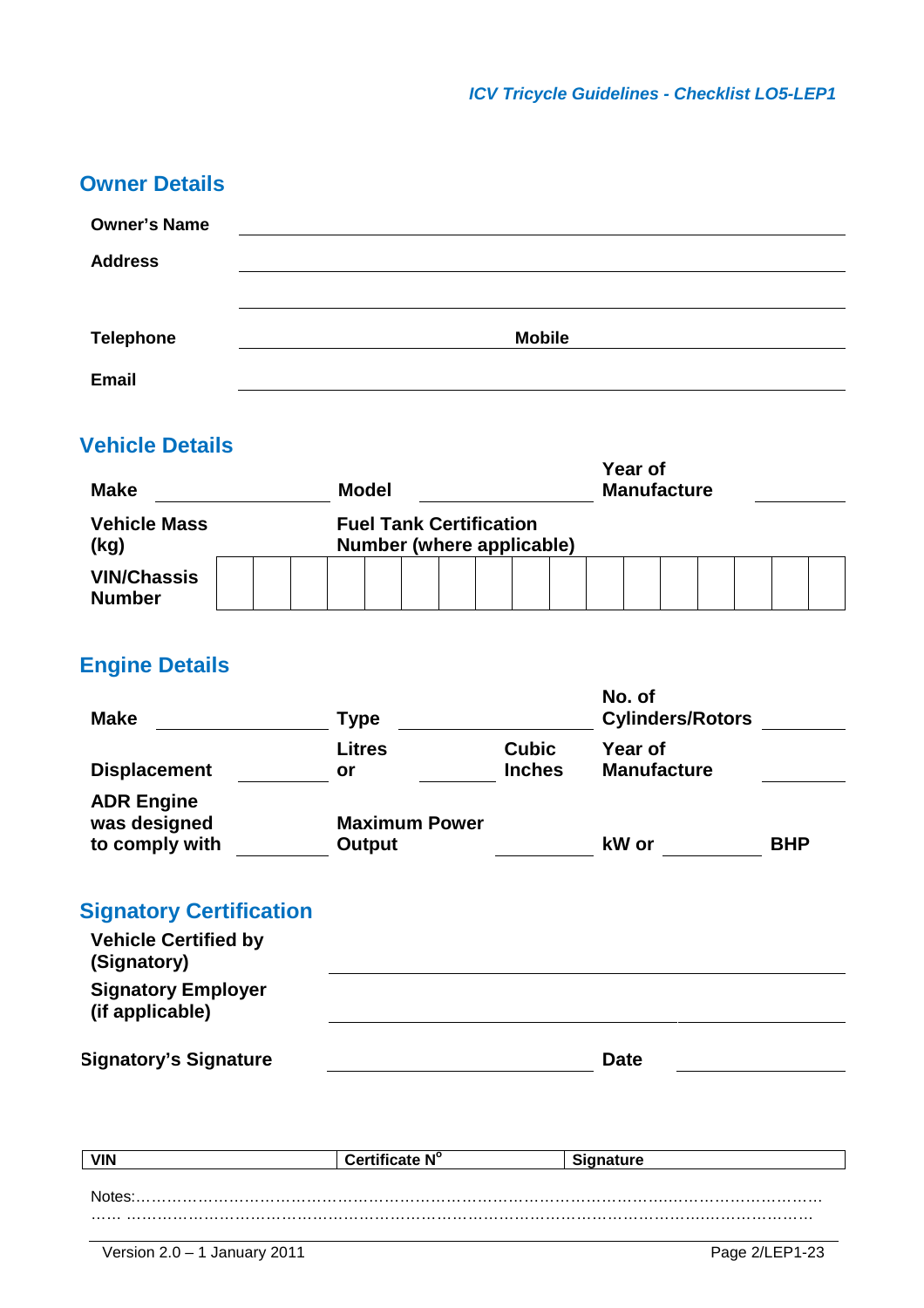| <b>MAKE:</b>      | <b>MODEL</b> |  |  |  |      |  | <b>CATEGORY</b><br>LEP > 450kg<br>Unladen mass |  |  |  |
|-------------------|--------------|--|--|--|------|--|------------------------------------------------|--|--|--|
| <b>ENGINE No.</b> |              |  |  |  | VIN: |  |                                                |  |  |  |
|                   |              |  |  |  |      |  |                                                |  |  |  |

(NA=Not Applicable, Y=Yes, N=No)

| <b>ADR 1/00 REVERSING LIGHTS (October 1991)</b> |                                                                                                                                                                     |                     |  |  |  |  |  |  |
|-------------------------------------------------|---------------------------------------------------------------------------------------------------------------------------------------------------------------------|---------------------|--|--|--|--|--|--|
| <b>CLAUSE No</b>                                | <b>FEATURE</b>                                                                                                                                                      | <b>COMPLIANCE</b>   |  |  |  |  |  |  |
|                                                 | Refer to ADR 67/00                                                                                                                                                  |                     |  |  |  |  |  |  |
| <b>ADR 2/00 DOOR LATCHES AND HINGES</b>         |                                                                                                                                                                     |                     |  |  |  |  |  |  |
| <b>CLAUSE No</b>                                | <b>FEATURE</b>                                                                                                                                                      | <b>Compliance</b>   |  |  |  |  |  |  |
|                                                 | Where applicable                                                                                                                                                    |                     |  |  |  |  |  |  |
| 2.2.1.1                                         | Two latch positions?                                                                                                                                                | Y<br><b>NA</b><br>N |  |  |  |  |  |  |
| 2.2.1.1.1/2                                     | Longitudinal and transverse restraints?                                                                                                                             | <b>NA</b><br>N<br>Y |  |  |  |  |  |  |
| 2.2.1.3                                         | Locks on all side doors and operating mechanism in the<br>interior?                                                                                                 | <b>NA</b><br>N      |  |  |  |  |  |  |
| 2.2.1.3.1                                       | Do front door locks prevent their opening from outside?                                                                                                             | <b>NA</b><br>Y<br>N |  |  |  |  |  |  |
|                                                 | <b>ADR 3/02- SEATS AND SEAT ANCHORAGES</b>                                                                                                                          |                     |  |  |  |  |  |  |
| <b>CLAUSE No</b>                                | <b>FEATURE</b>                                                                                                                                                      | <b>Compliance</b>   |  |  |  |  |  |  |
| 5.8.1                                           | Self-locking restraining device and release control<br>provided on all hinged seats or seat backs?                                                                  | <b>NA</b><br>N      |  |  |  |  |  |  |
| 5.8.2                                           | Where the seat must hinge for access, is release control<br>readily accessible to the occupant of that seat, and to the<br>occupant of any seat immediately behind? | Y<br>ΝA<br>N        |  |  |  |  |  |  |
| 5.8.6                                           | Where Seats are mounted on hinged engine covers, is<br>cover self latching?                                                                                         | ΝA<br>N             |  |  |  |  |  |  |

| <b>VIN</b> | Certificate N° | <b>Signature</b> |
|------------|----------------|------------------|
|            |                |                  |
| Notes      |                |                  |
|            |                |                  |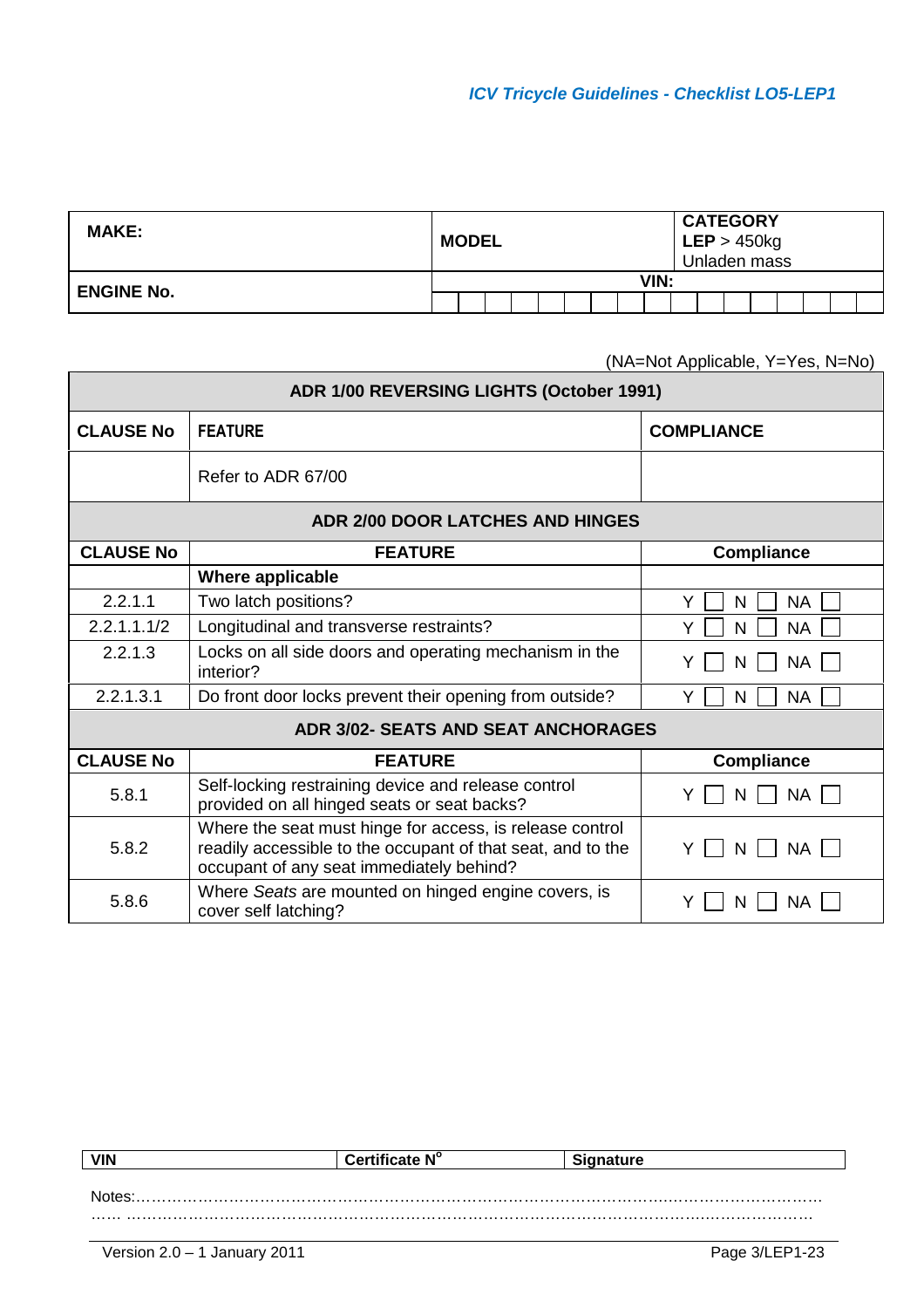|                    | <b>ADR 4/03 - SEATBELTS</b>                                                                                                     |                         |     |                      |  |  |  |  |
|--------------------|---------------------------------------------------------------------------------------------------------------------------------|-------------------------|-----|----------------------|--|--|--|--|
| <b>CLAUSE No</b>   |                                                                                                                                 | <b>Compliance</b>       |     |                      |  |  |  |  |
|                    | Note: Depending on the design of the Trike seatbelts<br>may be exempt                                                           |                         |     |                      |  |  |  |  |
| 5.3                | Retractor lap sash seat belts on all outboard seating<br>positions?                                                             |                         |     | Y<br><b>NA</b><br>N  |  |  |  |  |
| 5.3.1.2            | Lap belts, at least, for all other seating positions?                                                                           |                         |     | <b>NA</b><br>Y<br>N  |  |  |  |  |
|                    | For any two seating<br>position, identify:                                                                                      | (1)                     | (2) |                      |  |  |  |  |
|                    | (1) location                                                                                                                    |                         |     |                      |  |  |  |  |
|                    | (2) mfr name/trade<br>mark $#$                                                                                                  |                         |     | <b>NA</b><br>Y.<br>N |  |  |  |  |
| 5.7                | $(3)$ date of<br>manufacture<br>M/Y(not required if<br>ECE)                                                                     |                         |     | N<br><b>NA</b><br>Y  |  |  |  |  |
|                    | (4) identification<br>code#                                                                                                     |                         |     | Y<br><b>NA</b><br>N  |  |  |  |  |
|                    | (5) AS2596 Lic no                                                                                                               |                         |     |                      |  |  |  |  |
|                    | <b>Buckle Identification</b><br>code if different to<br>Lap/Sash                                                                |                         |     | <b>NA</b><br>Y<br>N  |  |  |  |  |
| 5.3.1.1            | Driver's seatbelt only incorporate an ELR?                                                                                      |                         |     | Y<br><b>NA</b><br>N  |  |  |  |  |
| 5.3.1.2            | All other outboard seatbelts incorporate an ELR and/or<br>an ALALR?                                                             |                         |     | <b>NA</b><br>Y<br>N  |  |  |  |  |
| 5.4                | Removal of seatbelt assembly or separation of functional<br>components without tools prevented?                                 |                         |     | <b>NA</b><br>Y<br>N  |  |  |  |  |
| $\overline{5.8.1}$ | Are all buckles of a quick-release design?                                                                                      |                         |     | Y<br>N<br><b>NA</b>  |  |  |  |  |
| 5.8.1              | Are release instructions printed legibly on the front of the<br>buckle and/or the release coloured red or orange? (for<br>ECE). | $Y \cup N \cup NA \cup$ |     |                      |  |  |  |  |
| 6.3.1<br>6.3.3     | Any free end of strap of a seatbelt,<br>(1) Prevented from passing through an adjuster?                                         |                         |     | <b>NA</b><br>Y<br>N  |  |  |  |  |
|                    | (2) Have at least 25mm available grip when fully<br>extended?                                                                   |                         |     | <b>NA</b><br>Y.<br>N |  |  |  |  |

| <b>VIN</b> | Certificate N° | <b>Signature</b> |
|------------|----------------|------------------|
|            |                |                  |
| Notes.     |                |                  |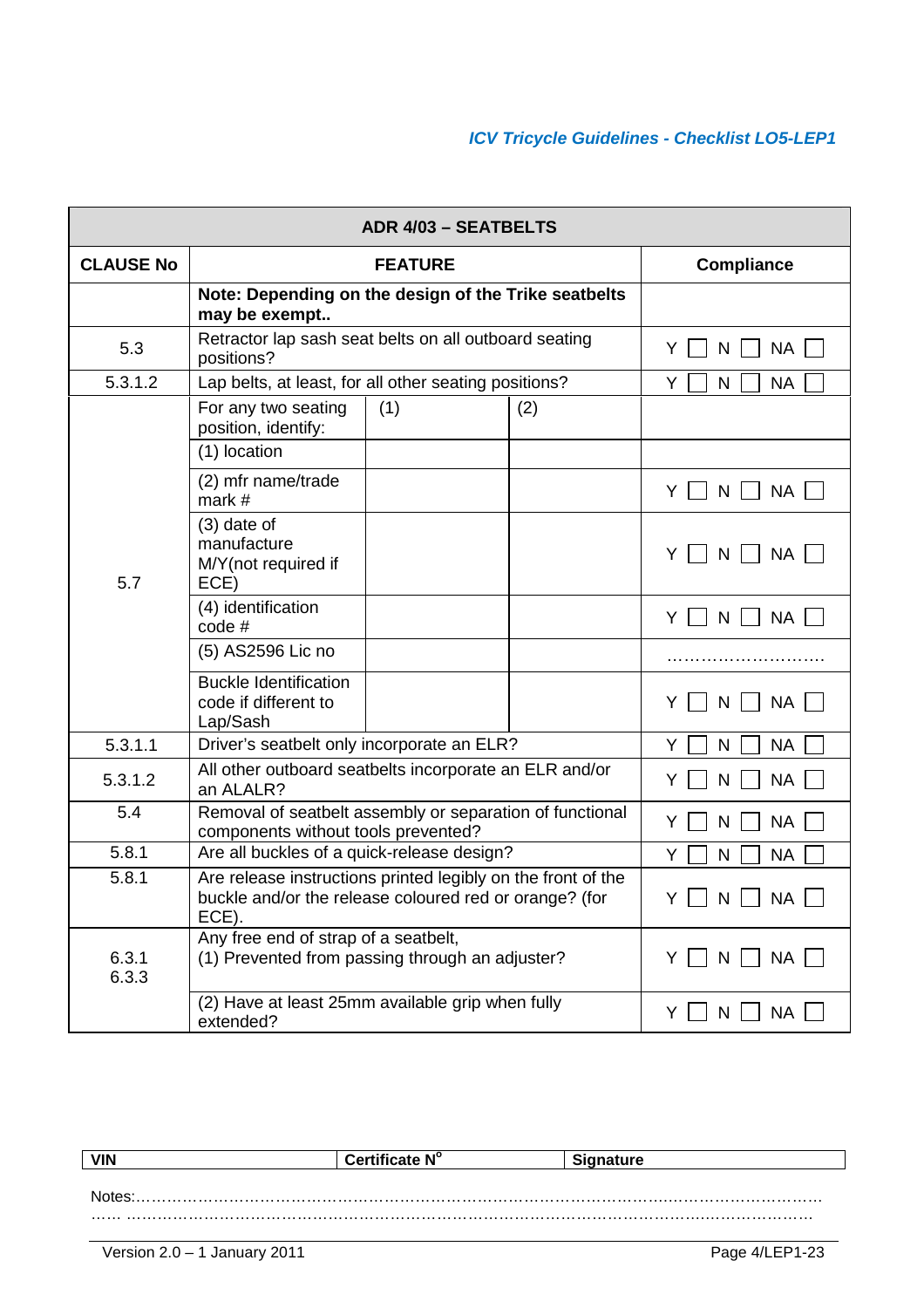| 7.4              | Buckle component of the retracting strap accessible?                                                                                                                    | Y<br><b>NA</b><br>N  |
|------------------|-------------------------------------------------------------------------------------------------------------------------------------------------------------------------|----------------------|
| 7.5              | Buckle component of the non-retracting part of seatbelt<br>assembly (for individual front seats), supported by rigid<br>member and pivots no more than 50mm vertically? | Y<br><b>NA</b><br>N  |
| 7.6              | Positive feature to restrain outboard buckles?                                                                                                                          | <b>NA</b><br>Y<br>N  |
|                  | <b>ADR 5/04 - ANCHORAGES FOR SEATBELTS</b>                                                                                                                              |                      |
| <b>CLAUSE No</b> | <b>FEATURE</b>                                                                                                                                                          | <b>COMPLIANCE</b>    |
| 5.2.1            | Seat belt anchorages for all seating positions?                                                                                                                         | Y<br><b>NA</b><br>N  |
|                  | <b>ADR 8/01 - SAFETY GLAZING MATERIAL</b>                                                                                                                               |                      |
| <b>CLAUSE No</b> | <b>FEATURE</b>                                                                                                                                                          | <b>COMPLIANCE</b>    |
|                  | Note: Trikes may not be fitted with glazing (not<br>mandatory).                                                                                                         |                      |
| 5.3              | Is transparent material other than glass used in the<br>vehicle? If YES, note the location and markings.                                                                | <b>NA</b><br>Y<br>N  |
| 6.1              | All glazing suitably marked?                                                                                                                                            | <b>NA</b><br>Y<br>N  |
| 5.4              | Windscreen glass marked as being laminated?                                                                                                                             | Y<br><b>NA</b><br>N  |
| 8.1              | Glazing standard and approval No.<br>(1) Windscreen?<br>(2) Driver's side Window?<br>(3) Rear screen?                                                                   |                      |
|                  | <b>ADR 10/01 - STEERING COLUMN</b>                                                                                                                                      |                      |
| <b>CLAUSE No</b> | <b>FEATURE</b>                                                                                                                                                          | <b>COMPLIANCE</b>    |
|                  | Is Trike fitted with a leading link front suspension?                                                                                                                   | N<br><b>NA</b><br>Y  |
|                  | <b>ADR 11/00 - INTERNAL SUN VISORS</b>                                                                                                                                  |                      |
| <b>CLAUSE No</b> | <b>FEATURE</b>                                                                                                                                                          | <b>COMPLIANCE</b>    |
|                  | Note: It is unlikely that a Trike will have internal sun<br>visors fitted                                                                                               | <b>NA</b><br>N<br>Y. |

| <b>VIN</b>   | Certificate N° | Signature |  |  |  |  |
|--------------|----------------|-----------|--|--|--|--|
|              |                |           |  |  |  |  |
| <b>Notes</b> |                |           |  |  |  |  |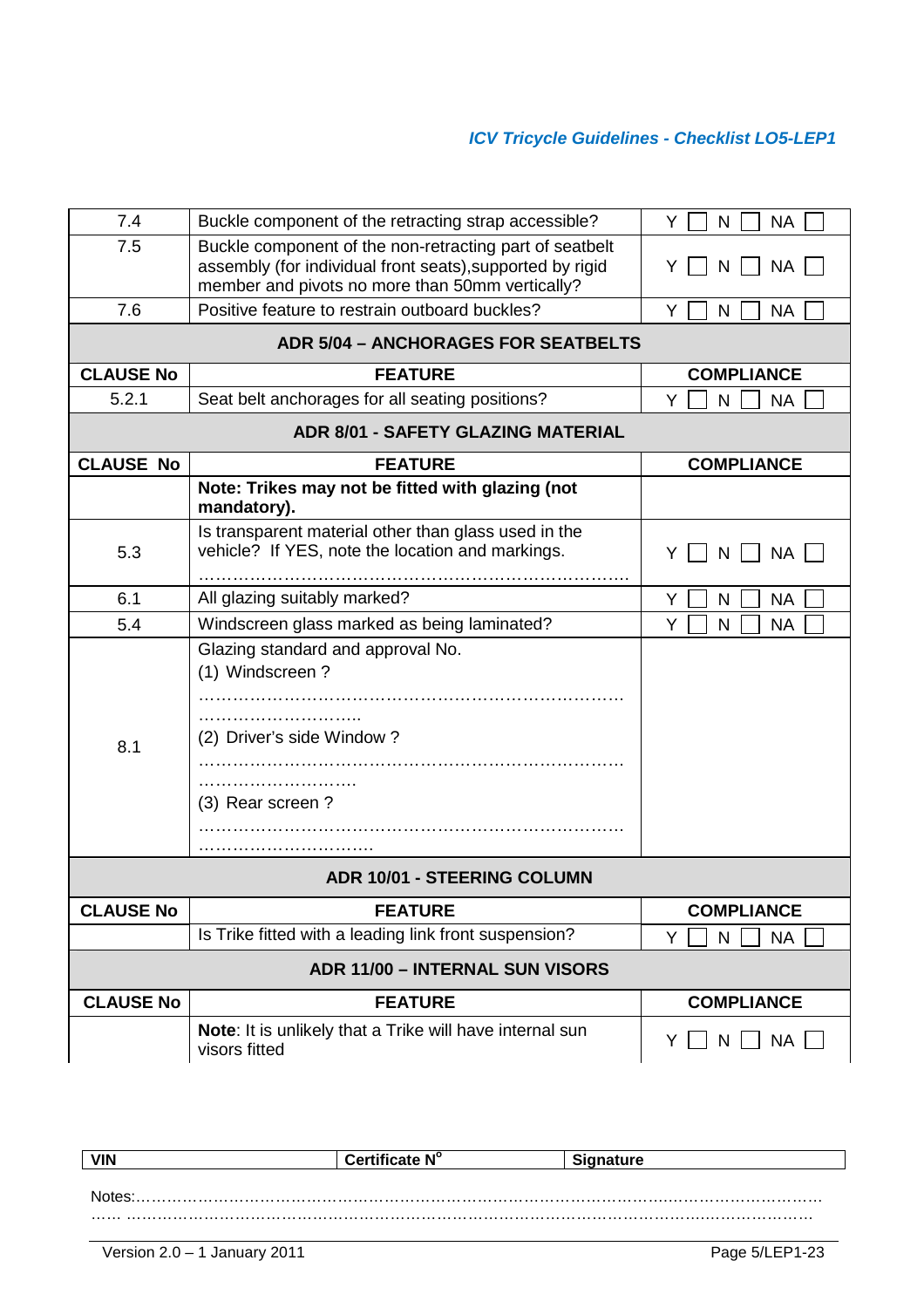|                  | ADR 12/00 - GLARE REDUCTION IN FIELD OF VIEW                                                                                |                                  |
|------------------|-----------------------------------------------------------------------------------------------------------------------------|----------------------------------|
| <b>CLAUSE No</b> | <b>FEATURE</b>                                                                                                              | <b>COMPLIANCE</b>                |
| 12.2.1           | Are all surfaces of components in the driver's field of<br>view of a matt or satin finish?                                  | <b>NA</b><br>N<br>Y              |
|                  |                                                                                                                             |                                  |
| <b>CLAUSE No</b> | <b>FEATURE</b>                                                                                                              | <b>COMPLIANCE</b>                |
|                  | Reflective surfaces of the internal mirror flat?                                                                            | <b>NA</b><br>N<br>Y              |
|                  | Driver's external mirror fitted? Is it Flat or Convex?                                                                      | Flat   Convex                    |
|                  | If LHS external mirror fitted? Is it Flat or Convex?                                                                        | Flat   Convex                    |
|                  | Is the average radius of curvature of Convex mirrors not<br>less than 1,200mm?                                              | <b>NA</b><br>Y<br>N              |
|                  | Are all mirrors stably mounted?                                                                                             | <b>NA</b><br>Y<br>N              |
|                  | Where the design of the vehicle does not provide for<br>internal rear vision, are two complying external mirrors<br>fitted? | <b>NA</b><br>Y<br>N              |
|                  | RHS external mirror adjustable from the drivers seating<br>position?                                                        | <b>NA</b><br>Y<br>N              |
|                  | RHS external mirror not obscured by the unwiped portion<br>of the windscreen?                                               | <b>NA</b><br>Y<br>N              |
|                  | Do all mirrors fitted meet the Field of View requirements<br>specified in Appendix C of ADR 42/02                           | <b>NA</b><br>Y<br>N              |
|                  | <b>ADR 18/02 - INSTRUMENTATION</b>                                                                                          |                                  |
| <b>CLAUSE No</b> | <b>FEATURE</b>                                                                                                              | <b>COMPLIANCE</b>                |
|                  | For All Vehicle Categories.                                                                                                 |                                  |
| 18.4.2           | Speed indicating element colour and background<br>contrast?                                                                 | $Y \square N \square NA \square$ |
| 18.5.1.1.1       | Vehicle speed indicated in km/h only?                                                                                       | Y<br>${\sf N}$<br><b>NA</b>      |
| 18.5.1.2         | Speedometer readily visible to the driver?                                                                                  | Y<br><b>NA</b><br>$\mathsf{N}$   |
| 18.5.2.1.1       | Odometer. Distance travelled indicated in at least 1 km<br>units, at least from 1 to 600,000km?                             | <b>NA</b><br>Y<br>N              |

| <b>VIN</b> | Certificate N° | `ianature |
|------------|----------------|-----------|
|            |                |           |
| Notes      |                |           |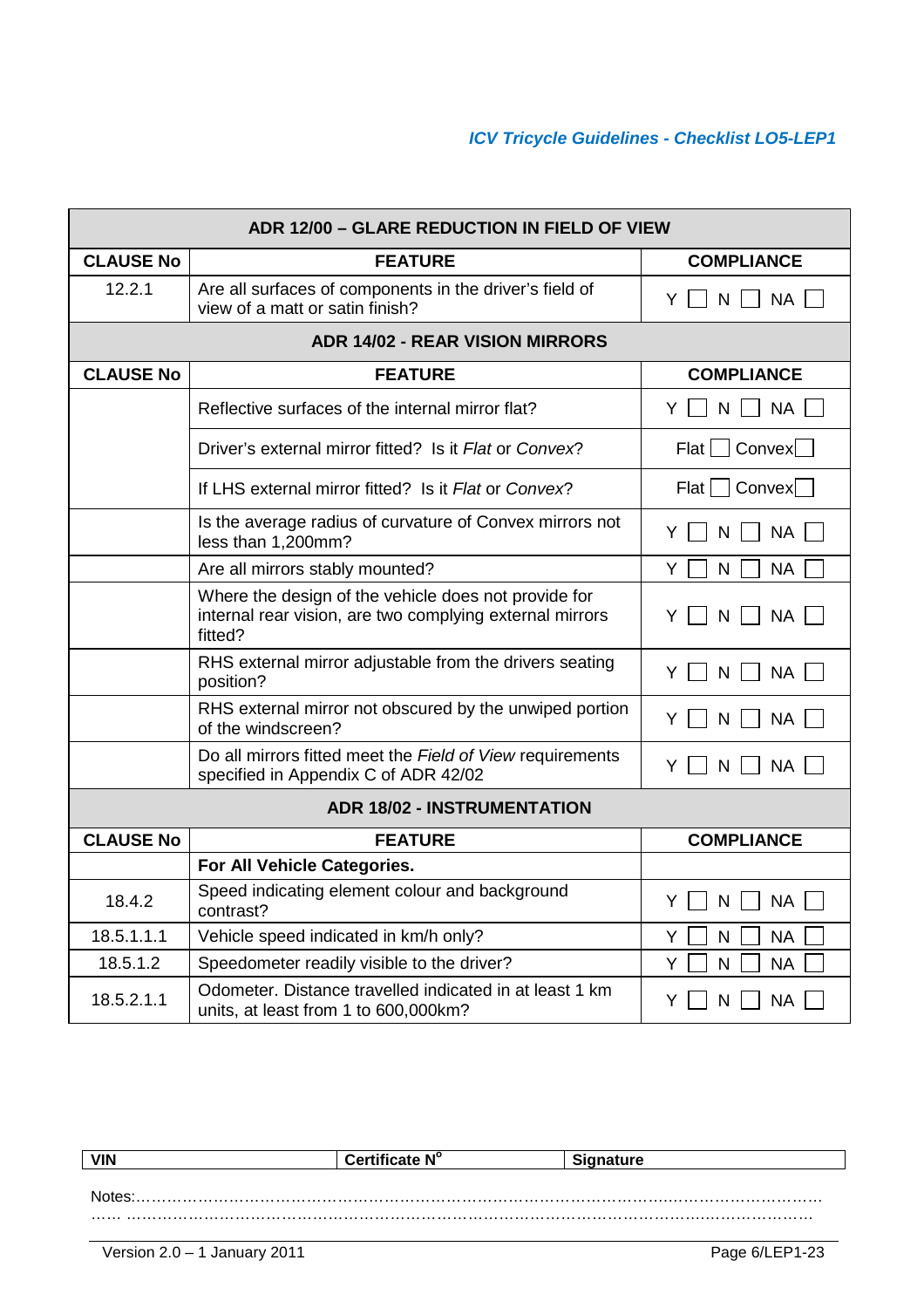|                  | ADR 19/02 - LIGHTING FOR L CATEGORY                                                                                                                                                                                                   |         |                                  |  |
|------------------|---------------------------------------------------------------------------------------------------------------------------------------------------------------------------------------------------------------------------------------|---------|----------------------------------|--|
| <b>CLAUSE No</b> | <b>FEATURE</b>                                                                                                                                                                                                                        |         | <b>COMPLIANCE</b>                |  |
|                  | Note: Vehicle complying with ADR 67 is deemed to<br>comply with ADR 19/02                                                                                                                                                             |         |                                  |  |
|                  | ADR 20/00 - SAFETY RIMS                                                                                                                                                                                                               |         |                                  |  |
| <b>CLAUSE No</b> | <b>FEATURE</b>                                                                                                                                                                                                                        |         | <b>COMPLIANCE</b>                |  |
| 20.1.1           | Are safety rims fitted?                                                                                                                                                                                                               |         | Y<br><b>NA</b><br>N              |  |
|                  | <b>ADR 21/00 - INSTRUMENT PANEL</b>                                                                                                                                                                                                   |         |                                  |  |
| <b>CLAUSE No</b> | <b>FEATURE</b>                                                                                                                                                                                                                        |         | <b>COMPLIANCE</b>                |  |
| 21.2.1           | Panel left of steering wheel appears to be padded?                                                                                                                                                                                    |         | N<br>Y<br><b>NA</b>              |  |
| 21.3.1           | Interior compartment door(s) have a positive retention<br>system?                                                                                                                                                                     |         | <b>NA</b><br>Y<br>N              |  |
|                  | <b>ADR 22/00 - HEAD RESTRAINTS</b>                                                                                                                                                                                                    |         |                                  |  |
| <b>CLAUSE No</b> | <b>FEATURE</b>                                                                                                                                                                                                                        |         | <b>COMPLIANCE</b>                |  |
| 22.2.2.2         | Minimum height of upper boundary above<br>intersection of seat cushion and seat back at<br>centre line of seat greater than 700mm?                                                                                                    | .<br>mm | Y<br>NA I<br><sup>N</sup>        |  |
| 22.2.3           | Width not less than 170mm for individual<br>seat and 250mm for bench seat at approx<br>700mm?                                                                                                                                         | mm      | NA  <br>N<br>Y                   |  |
|                  | ADR 23/01 - PASSENGER CAR TYRES                                                                                                                                                                                                       |         |                                  |  |
| <b>CLAUSE No</b> | <b>FEATURE</b>                                                                                                                                                                                                                        |         | <b>COMPLIANCE</b>                |  |
| 23.2.3           | For one tyre fitted, identify: (If tyre size different front and<br>rear, complete for 1 Fr and 1 Rr tyre)<br>(1) Manufacturer or trade mark.<br>(2) Tyre size, speed category and carcass construction<br>symbols.<br>(3) Date code. |         | FR<br>TR<br>FR<br>TR<br>FR<br>TR |  |
| 23.2.2.1.2       | At least 4 tread wear indicators?                                                                                                                                                                                                     |         | Y<br>N<br><b>NA</b>              |  |
| 23.2.3           | Each tyre labelled on both sides, except for Asymmetrical<br>Tyres, which are at least labelled on the outer Sidewalls?                                                                                                               |         | <b>NA</b><br>Y<br>N              |  |
| 23.2.3.8         | If tyre is Asymmetrical, outer face indicated?                                                                                                                                                                                        |         | <b>NA</b><br>Y<br>N              |  |

**VIN Certificate N<sup>o</sup> Signature** Notes:………………………………………………………………………………………….…………………………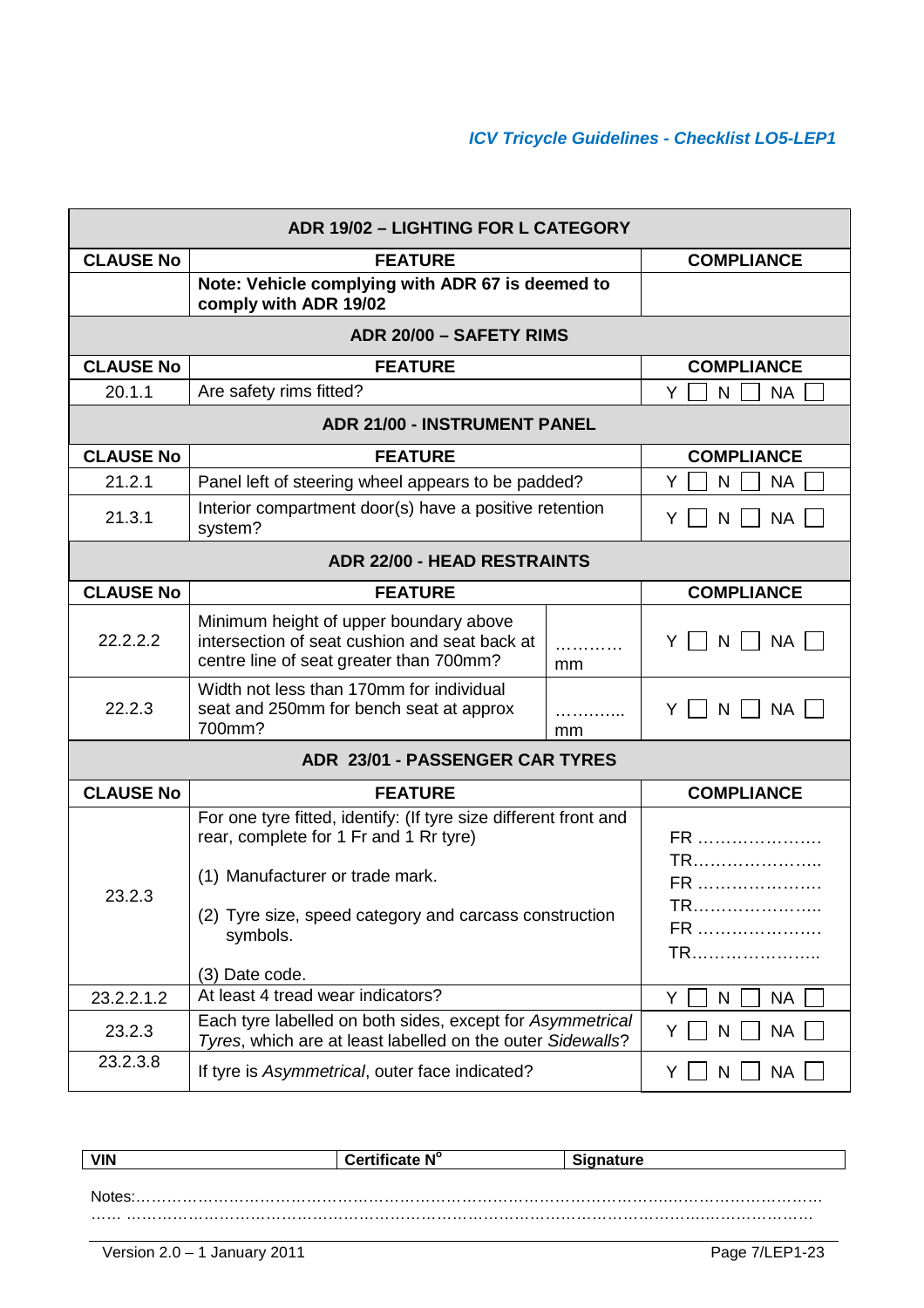| ADR 25/02 - ANTI-THEFT LOCK                     |                                                                                                                                                                                                                  |                     |  |
|-------------------------------------------------|------------------------------------------------------------------------------------------------------------------------------------------------------------------------------------------------------------------|---------------------|--|
| <b>CLAUSE No</b>                                | <b>FEATURE</b>                                                                                                                                                                                                   | <b>COMPLIANCE</b>   |  |
|                                                 | Note: Where a self arming immobiliser is fitted, a<br>steering lock is not required                                                                                                                              |                     |  |
|                                                 | Is an immobiliser fitted?                                                                                                                                                                                        | Y<br><b>NA</b><br>N |  |
| A.5.9.1                                         | Switch position Engine On to Anti-theft through Engine<br>Off?                                                                                                                                                   | <b>NA</b><br>Y<br>N |  |
| A.6.1,5                                         | Key removal only in the anti-theft position?                                                                                                                                                                     | <b>NA</b><br>Y<br>N |  |
| A.6.1, A.6.3                                    | With key in <i>anti-theft</i> position, is one of the following<br>impossible?<br>Steer vehicle/Engage forward drive gears/Release a<br>brake? (Circle which is applicable)                                      | <b>NA</b><br>Y<br>N |  |
| A.6.1.5                                         | Engine Off position to Anti-theft position by more than a<br>single rotary or linear motion of the key, or if key removal<br>activates the Anti-theft device, more than 2mm of<br>movement required to activate? | <b>NA</b><br>N      |  |
| ADR 28/01 - MOTOR VEHICLE NOISE (LEP July 1992) |                                                                                                                                                                                                                  |                     |  |
| <b>CLAUSE No</b>                                | <b>FEATURE</b>                                                                                                                                                                                                   | <b>COMPLIANCE</b>   |  |
|                                                 | Is exhaust level less than 94 dB(A)? (Stationary test<br>recorded at 500mm from exhaust outlet).                                                                                                                 | <b>NA</b><br>Y<br>N |  |
|                                                 | <b>ADR 29/01 - SIDE INTRUSION BARS</b>                                                                                                                                                                           |                     |  |
| <b>CLAUSE No</b>                                | <b>FEATURE</b>                                                                                                                                                                                                   | <b>COMPLIANCE</b>   |  |
|                                                 | If doors are fitted are they equipped with conforming side<br>intrusion bars?                                                                                                                                    | ΝA                  |  |

| <b>VIN</b> | Certificate N° | <b>nature</b> |
|------------|----------------|---------------|
|            |                |               |
|            |                |               |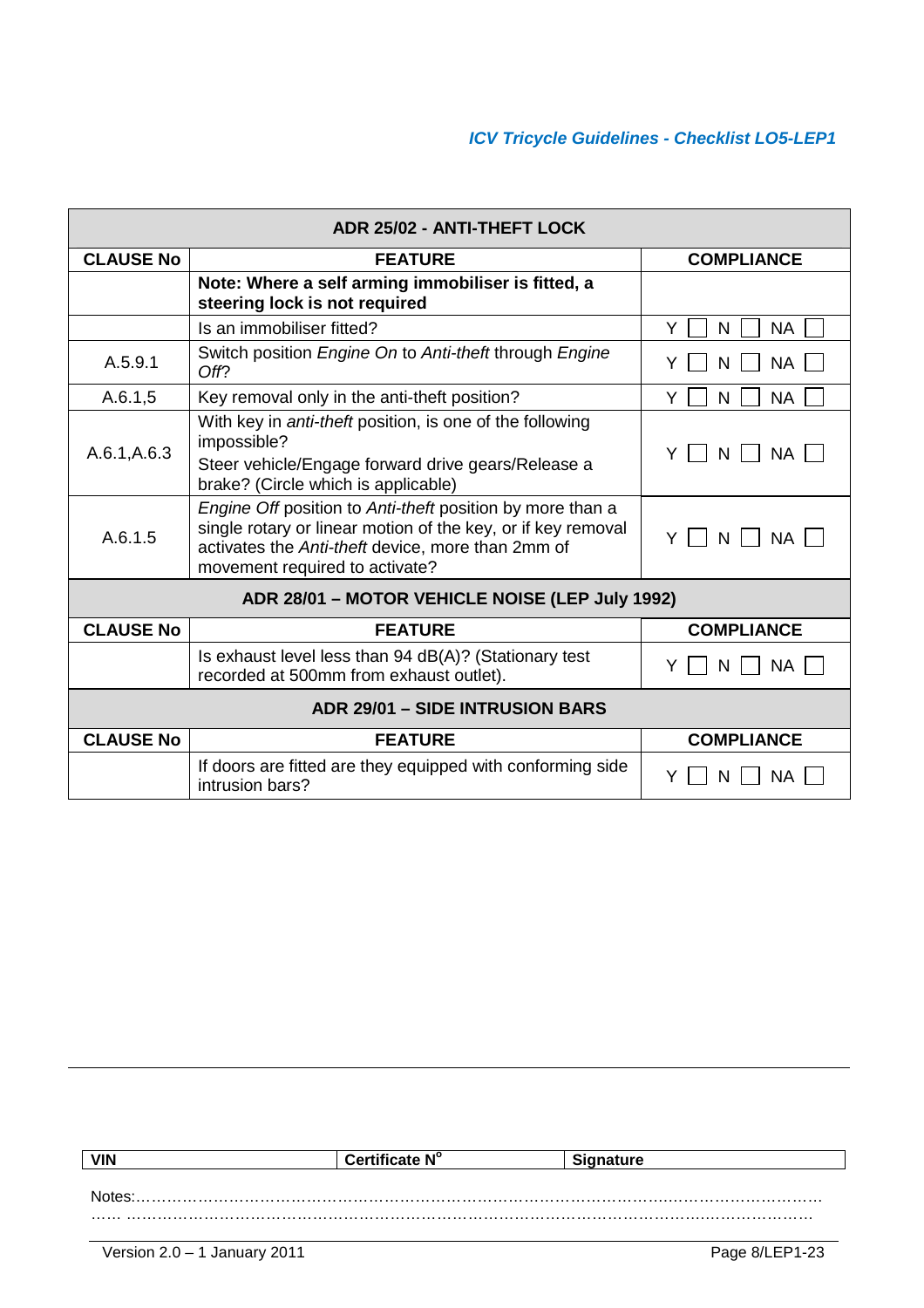| <b>ADR 31/01 - PASSENGER CAR BRAKES</b> |                                                                                                                                                                                                                                    |                     |
|-----------------------------------------|------------------------------------------------------------------------------------------------------------------------------------------------------------------------------------------------------------------------------------|---------------------|
|                                         | If this vehicle is fitted with separate controls for front and rear service brakes do not<br>fill in this section of the checklist and go to ADR 33/00.                                                                            |                     |
| A 5.1.2.1<br>A 5.1.2.2<br>A 5.1.2.3     | Braking controls readily accessible to driver and easily<br>operated?                                                                                                                                                              | NA  <br>Y<br>N      |
| A 5.2.2.2                               | Service brake control separate from park brake?                                                                                                                                                                                    | <b>NA</b><br>Y<br>N |
| A 5.2.2.5                               | Secondary brake system provided?                                                                                                                                                                                                   | Y<br><b>NA</b><br>N |
|                                         | (1) Is service brake a split system?                                                                                                                                                                                               | Y<br><b>NA</b><br>N |
| A 5.2.2.7                               | (2) Combined reservoir for split system?                                                                                                                                                                                           | Y<br><b>NA</b><br>N |
|                                         | (3) If Yes, is there a divider fitted?                                                                                                                                                                                             | Y<br>N<br><b>NA</b> |
|                                         | Is a Service brake failure Red tell-tale lamp fitted?                                                                                                                                                                              | <b>NA</b><br>Υ<br>N |
| A 5.2.3<br>A 5.2.8.1<br>A 5.2.3         | (2) For electrical detected failures is a Yellow failure lamp<br>fitted?                                                                                                                                                           | Y<br>N<br><b>NA</b> |
|                                         | (3) Is a park brake indicator lamp fitted?                                                                                                                                                                                         | Y<br><b>NA</b><br>N |
|                                         | (4) Park brake indicator a separate lamp (S), or a<br>combination unit (C) with service brake failure lamp?<br>(Indicate S or C).                                                                                                  |                     |
| A 5.2.6                                 | Service brake on all wheels?                                                                                                                                                                                                       | <b>NA</b><br>Y<br>N |
| A 5.2.11                                | Adequate provision made for adjustment of service and<br>park brake system?                                                                                                                                                        | <b>NA</b><br>Y<br>N |
| A 5.2.11.2                              | Is it possible to easily check wear of service brake<br>linings?                                                                                                                                                                   | Y<br><b>NA</b><br>N |
|                                         | If NA, is an acoustic or optical warning device provided?                                                                                                                                                                          | <b>NA</b><br>Y<br>N |
| A 5.2.12                                | For hydraulic braking systems are the filling ports of the<br>fluid reservoirs readily assessable and fluid level easily<br>checked?<br>If NA, is a RED warning signal provided to draw<br>attention to a low fluid level?         | NА<br>Y             |
| A 5.2.13                                | Is a label identifying the type of fluid (DOT3/DOT /DOT5),<br>and the symbol $\left(\bigcup_{n=1}^{\infty} I_n\right)$ (For Non-Petroleum base fluid), or<br>(For Petroleum based fluid)<br>fitted within<br>100mm of fluid ports? | NA  <br>Y<br>N      |
| A 6 4.1.1                               | If ABS fitted is a Yellow warning signal provided?                                                                                                                                                                                 | <b>NA</b><br>Y<br>N |

| <b>VIN</b> | Certificate N° | anature |
|------------|----------------|---------|
|            |                |         |
|            |                |         |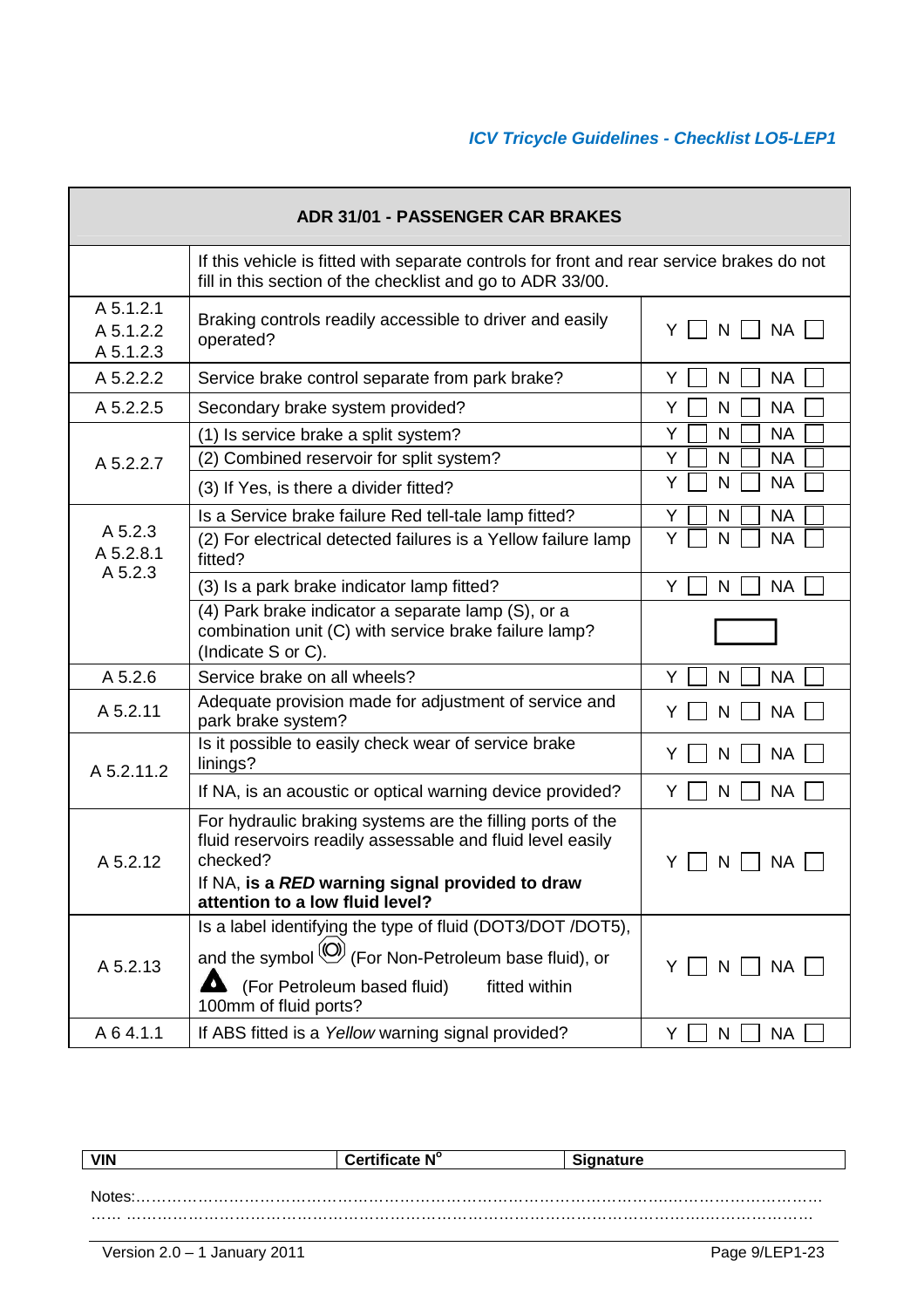|                  | Does the vehicle handle in a satisfactory manner whilst<br>braking?                                                                                        | Y<br><b>NA</b><br>N |
|------------------|------------------------------------------------------------------------------------------------------------------------------------------------------------|---------------------|
|                  | Does the vehicle meet the necessary braking<br>performance tests?                                                                                          | <b>NA</b><br>Y<br>N |
|                  | <b>ADR 33/00 - BRAKE SYSTEMS FOR MOTORCYCLES AND MOPEDS</b>                                                                                                |                     |
| <b>CLAUSE No</b> | <b>FEATURE</b>                                                                                                                                             | <b>COMPLIANCE</b>   |
|                  | This ADR applies to LEP vehicles fitted with separate<br>controls for front and rear service brakes.                                                       |                     |
| 33.2.1.1         | Split (s) or independent (I) Indicate S or I.                                                                                                              |                     |
| 33.2.1.4         | Lining visible either directly or indirectly?                                                                                                              | Y<br><b>NA</b><br>N |
| 33.2.1.6         | Brake controls readily accessible?                                                                                                                         | Y<br><b>NA</b><br>N |
| 33.2.1.7         | Adequate provision made for adjustment?                                                                                                                    | <b>NA</b><br>Y<br>N |
| 33.2.5.1         | Separate reservoir compartment for each sub-system?                                                                                                        | Y<br>N<br><b>NA</b> |
| 33.2.5.3         | Labelling satisfactory and located on or near brake fluid<br>reservoir cap?                                                                                | Y<br><b>NA</b><br>N |
| 33.2.3.0         | If split service brake system, failure indicator lamp:<br>$(1)$ Fitted?                                                                                    | <b>NA</b><br>Y<br>N |
| 33.2.3.2         | (2) Activation check satisfactory?                                                                                                                         | <b>NA</b><br>Y<br>N |
| 33.2.3.5         | (3) Labelling satisfactory?                                                                                                                                | Y<br>N<br><b>NA</b> |
| 33.2.4           | If single brake power unit, an audible device provided?                                                                                                    | Y<br>N<br><b>NA</b> |
|                  |                                                                                                                                                            |                     |
|                  | <b>ADR 34/01 - CHILD RESTRAINT ANCHORAGES AND CHILD RESTRAINT</b>                                                                                          |                     |
| <b>CLAUSE No</b> | <b>FEATURE</b>                                                                                                                                             | <b>COMPLIANCE</b>   |
|                  | Note: The fitment of child restraint anchorages to<br>most LEP vehicles would be impractical and an<br>exemption from their fitment would be<br>necessary. |                     |
|                  | If exempted, is a copy of the exemption letter or notice<br>attached?                                                                                      | N<br>Y              |
|                  | If yes proceed to ADR 37/00.<br>Child Restraint Anchorages provided for each applicable                                                                    |                     |
|                  | rear seating position?                                                                                                                                     |                     |
| 34.2.1,          | Note positions provided with CRAs (Circle where                                                                                                            |                     |
| 34.3.1           | applicable)                                                                                                                                                | Y<br><b>NA</b><br>N |
| 34.3.2           | $2^{nd}$ Row<br>R<br>C                                                                                                                                     |                     |
|                  | $3rd$ Row<br>R<br>C<br>L                                                                                                                                   |                     |

| <b>VIN</b> | Certificate N° | <b>Signature</b> |
|------------|----------------|------------------|
|            |                |                  |
| Notes:     |                |                  |
|            |                |                  |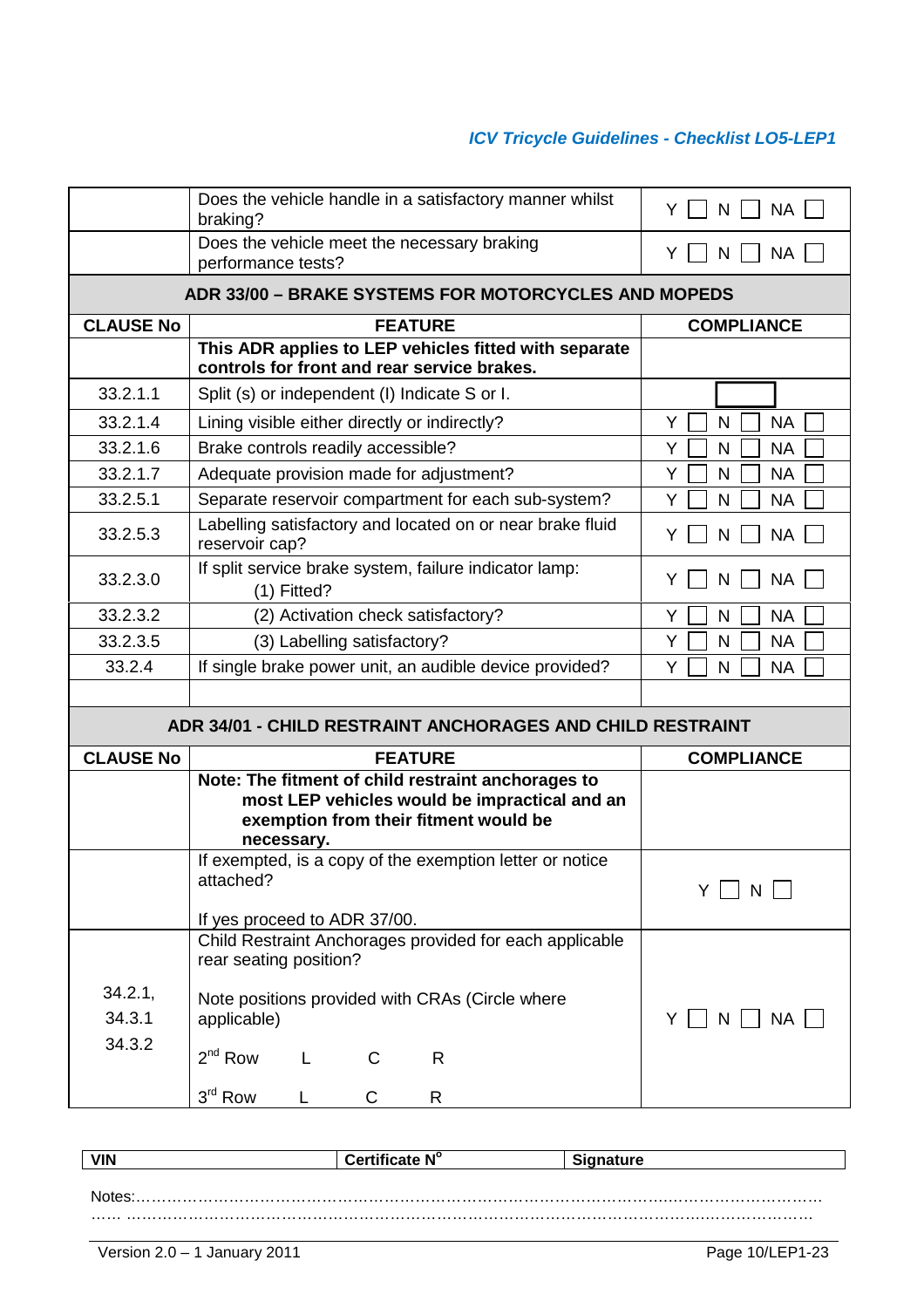| 34.2.1                                                 | Child Restraint Anchor Fitting installed in at least the<br>centre rear position, unless centre lap sash belt fitted?<br>If not fitted in centre position note where fitted. | Y N N NA             |
|--------------------------------------------------------|------------------------------------------------------------------------------------------------------------------------------------------------------------------------------|----------------------|
| 34.2.1.1.2                                             | For positions where Anchor Fitting is not provided, does<br>anchorage have 5/16 UNC thread?                                                                                  | Y<br><b>NA</b><br>N  |
| 34.2.1.2.2                                             | For positions where Anchor Fitting are not provided and<br>a non-standard bolt is required, is the bolt and<br>appropriate spacer provided in the glove box?                 | N<br><b>NA</b><br>Y  |
| 34.5.2                                                 | Is anchorage located within the shaded area in Fig 6 of<br>the ADR?                                                                                                          | <b>NA</b><br>Y<br>N  |
| 34.2.1.1.2<br>34.6,                                    | Clearance provided around each Fitting to allow latching<br>and unlatching of Attaching Clip?                                                                                | <b>NA</b><br>Y<br>N  |
| 34.2.2                                                 | Location information and instructions for use provided?                                                                                                                      | Y<br>N<br><b>NA</b>  |
| 34.4.1.3                                               | Access provided without the removal of items, except for<br>closure plugs?                                                                                                   | <b>NA</b><br>N<br>Y  |
| <b>ADR 37/00 - EMISSION CONTROL FOR LIGHT VEHICLES</b> |                                                                                                                                                                              |                      |
| <b>CLAUSE No</b>                                       | <b>FEATURE</b>                                                                                                                                                               | <b>COMPLIANCE</b>    |
|                                                        | Note: Engines sourced from M and N category vehicles<br>are required to meet this rule.                                                                                      | <b>NA</b><br>Y<br>N  |
| <b>ADR 42/04 - GENERAL SAFETY REQUIREMENTS</b>         |                                                                                                                                                                              |                      |
|                                                        | Does engine fitted comply with IM240 test?                                                                                                                                   |                      |
| <b>CLAUSE No</b>                                       | <b>FEATURE</b>                                                                                                                                                               | <b>COMPLIANCE</b>    |
| 5.                                                     | <b>BONNET LATCHING</b><br>If bonnet front opening, is a second latching position<br>provided?                                                                                | NA<br>N<br>Y         |
| 6.                                                     | <b>DIESEL ENGINES</b><br>Is device fitted to prevent inadvertent starting of engine?                                                                                         | <b>NA</b><br>N<br>Y  |
| 7.1.1                                                  | <b>STEERING SYSTEM</b><br>Steering wheel located centrally or to the right?                                                                                                  | NA<br>N<br>Y.        |
| 7.1.2                                                  | Are components essential to steering designed to<br>transmit energy by mechanical means only?                                                                                | <b>NA</b><br>Y.<br>N |
|                                                        | <b>AUTOMATIC TRANSMISSION</b>                                                                                                                                                |                      |
| 7.2<br>7.2.1                                           | Fitted with automatic transmission?                                                                                                                                          | <b>NA</b><br>Y<br>N  |
|                                                        | If YES: Starter inoperative in forward or reverse?                                                                                                                           | Y<br>N<br><b>NA</b>  |
| 9.1.1                                                  | <b>ELECTRICAL WIRING</b><br>Supported at not more than 600mm intervals?                                                                                                      | <b>NA</b><br>Y<br>N  |

| <b>VIN</b><br><b>VIIV</b> | <br><b>AIU</b><br>ا ه<br>.<br>n<br>. | .<br>. . |
|---------------------------|--------------------------------------|----------|
|                           |                                      |          |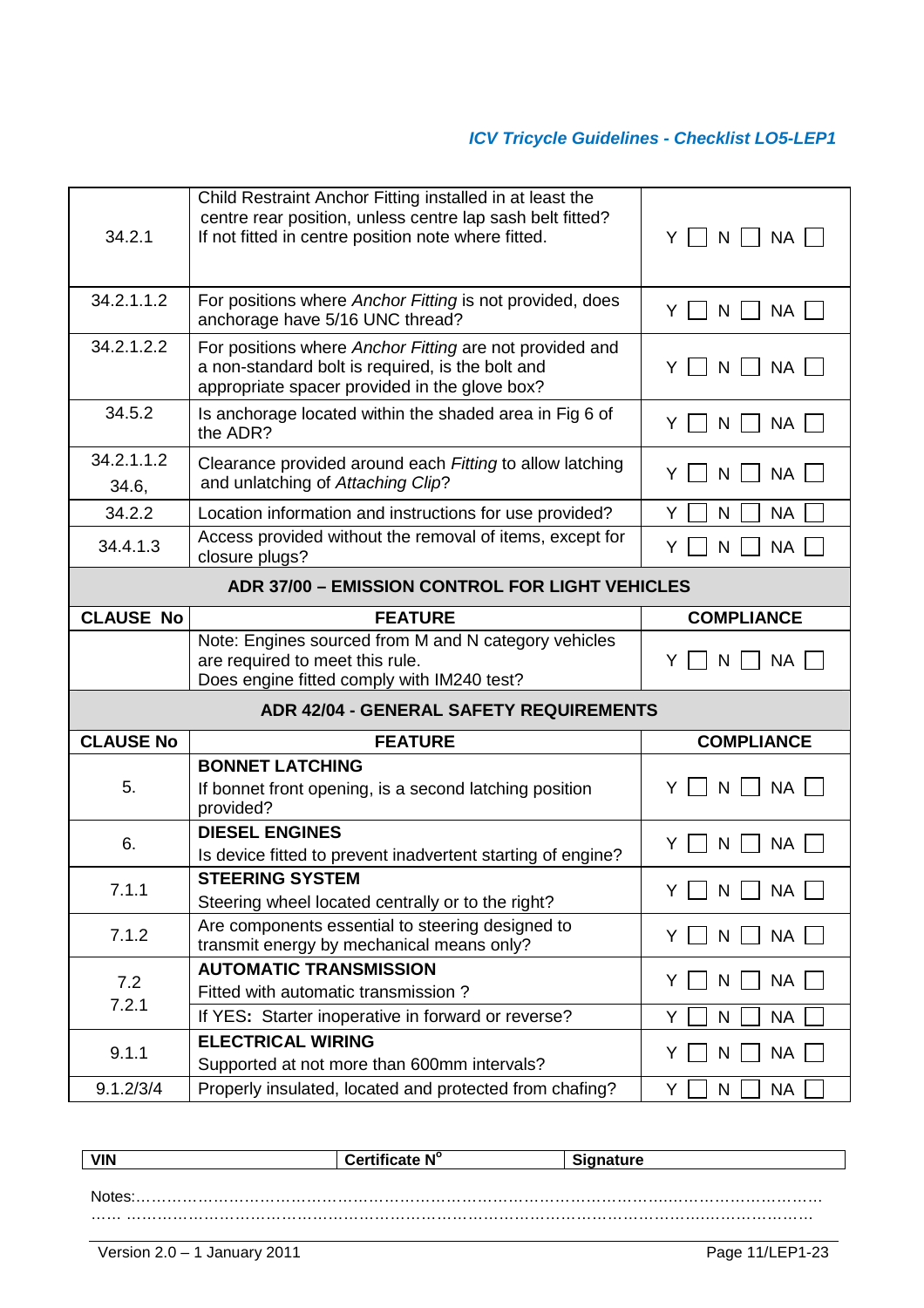|        | <b>EXHAUST OUTLETS</b>                                                                                                                                                                                                                                   |                                      |
|--------|----------------------------------------------------------------------------------------------------------------------------------------------------------------------------------------------------------------------------------------------------------|--------------------------------------|
| 10.1.1 | (1) Exhaust pipe extends at least 40mm beyond rearmost<br>unsealed joint of floor-pan?                                                                                                                                                                   | $N$    <br>YII<br><b>NA</b>          |
|        | (2) Exhaust outlet within vehicle perimeter in plan?                                                                                                                                                                                                     | <b>NA</b><br>N<br>Y.<br>$\mathbf{1}$ |
| 10.2.1 | If exhaust discharges to the side of vehicle is it to the<br>right side and downwards between 15 deg and 45 deg to<br>the horizontal?                                                                                                                    | Y<br>N<br><b>NA</b>                  |
| 10.1.3 | If the exhaust discharges to the rear of the vehicle, is it<br>between 10 deg above and 45 deg below horizontal?                                                                                                                                         | <b>NA</b><br>Y.<br>N                 |
|        | <b>EXTERNAL OR INTERNAL PROTRUSIONS</b>                                                                                                                                                                                                                  |                                      |
| 11.1.3 | Devoid of hazardous external or internal projections or<br>sharp or pointed fittings?                                                                                                                                                                    | <b>NA</b><br>Y<br>N                  |
| 11.1.4 | Bumper bar ends turned back?                                                                                                                                                                                                                             | N<br><b>NA</b><br>Y                  |
| 14.3   | <b>WHEEL GUARDS (MUDGUARDS)</b><br>Are wheels fitted with guards, or permanent structure,<br>that cover at least the Section Width of the tyre, and<br>designed so as to protect other road users against<br>thrown-up stones, mud, ice, snow and water? | $N \mid \cdot$<br>NA  <br>Y          |
|        | Do rear wheel guards cover the wheel from a point<br>vertically above the foremost part of the wheel to an arc<br>rearwards up to a line through the centre at or less than<br>45 degree to horizontal?                                                  | Y<br>N<br><b>NA</b>                  |
| 14.3.  | Unless bodywork provides required protection, do front<br>wheel guards extend over rear quarter of wheel?                                                                                                                                                | <b>NA</b><br>Y.<br>N                 |
| 15.    | <b>BRAKE TUBING AND BRAKE HOSES</b><br>All brake hoses and tubing fitted to prevent chafing,<br>kinking or other mechanical damage?<br>If marked, provide details from 1 hose.                                                                           | $N$     $NA$  <br>Y                  |
| 16     | <b>REVERSE GEAR</b><br>Is the vehicle capable of being so operated by the driver<br>from the normal seating position that it may be propelled<br>both forwards or backwards?                                                                             | <b>NA</b><br>Y<br>N                  |
| 20     | <b>WARNING DEVICE AUDIBLE</b><br>Fitted with at least one horn with constant amplitude and<br>frequency characteristics?                                                                                                                                 | $Y \mid N \mid N$ A                  |
| 21     | <b>STABILITY REQUIREMENT</b><br>Has a stability test been conducted and witnessed by a<br>Signatory, who has certified the result as being in<br>compliance with Clause 21?                                                                              | $Y \Box N \Box NA$                   |
| 23     | <b>DEMISTING OF WINDSCREENS</b><br>If the vehicle is fitted with a windscreen, is a device fitted<br>to remove condensed moisture from the windscreen?                                                                                                   | $N$     $NA$  <br>YII                |

| <b>VIN</b> | Certificate $\textsf{N}^\circ$ | <b>Signature</b> |
|------------|--------------------------------|------------------|
|            |                                |                  |
| Notes.     |                                |                  |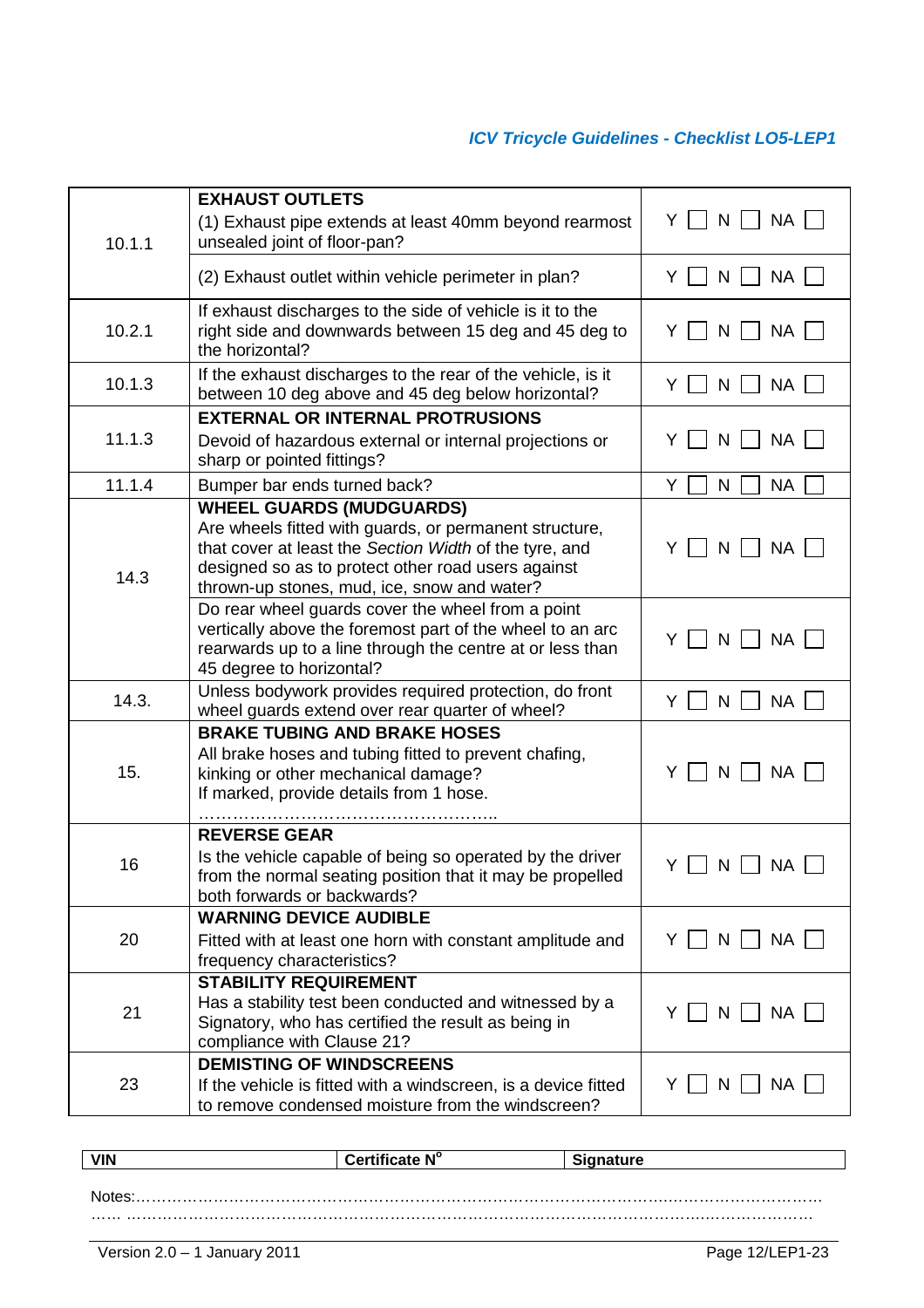|                                                          | <b>WINDSCREEN WIPERS AND WASHERS</b><br>If the vehicle is fitted with a windscreen:-                                    |                           |  |  |
|----------------------------------------------------------|-------------------------------------------------------------------------------------------------------------------------|---------------------------|--|--|
| 24                                                       |                                                                                                                         | $N$    <br><b>NA</b><br>Y |  |  |
|                                                          | (1) Is a power driven windscreen wiping system fitted?                                                                  |                           |  |  |
|                                                          | (2) Is a windscreen washing system, which directs water<br>onto the swept area fitted?                                  | <b>NA</b><br>Y<br>N       |  |  |
|                                                          | (3) Is the device/s for operating the wipers and washers<br>within easy reach of the driver?                            | <b>NA</b><br>Y<br>N       |  |  |
|                                                          | <b>TYRE AND RIM SELECTION</b>                                                                                           |                           |  |  |
|                                                          | Is a tyre placard fitted?                                                                                               | <b>NA</b><br>Y<br>N       |  |  |
|                                                          | Does the placard contains the following information:                                                                    |                           |  |  |
|                                                          | Manufacturers recommended tyre size?                                                                                    | <b>NA</b><br>N            |  |  |
| 25                                                       | (2) Recommended cold inflation pressures in kPa?                                                                        | <b>NA</b><br>Y<br>N       |  |  |
|                                                          | (3) Recommended load rating and speed category?                                                                         | <b>NA</b><br>N<br>Y       |  |  |
|                                                          | Maximum load rating and speed category of tyre fitted<br>equal to or greater than that on the placard?                  | <b>NA</b><br>N<br>Y       |  |  |
| <b>ADR 44/02 - SPECIFIC PURPOSE VEHICLE REQUIREMENTS</b> |                                                                                                                         |                           |  |  |
|                                                          |                                                                                                                         |                           |  |  |
| <b>CLAUSE No</b>                                         | <b>FEATURE</b>                                                                                                          | <b>COMPLIANCE</b>         |  |  |
|                                                          | <b>LP Gas FUELLED VEHICLES</b>                                                                                          |                           |  |  |
|                                                          | Vehicle clearly and permanently marked in a<br>conspicuous position within the engine compartment with                  | Y<br>N<br><b>NA</b>       |  |  |
|                                                          | the following information?                                                                                              | <b>NA</b><br>Y<br>N       |  |  |
| 44.6.3                                                   | (1) Installed as per AS/NZS 1425?<br>(2) Identification of the installer? (If not the same as the                       | <b>NA</b><br>Y<br>N       |  |  |
|                                                          |                                                                                                                         |                           |  |  |
| 44.6.3.1                                                 |                                                                                                                         |                           |  |  |
| 44.6.3.2<br>44.6.3.3                                     |                                                                                                                         | $N$     $NA$  <br>YII     |  |  |
| 44.6.4                                                   |                                                                                                                         |                           |  |  |
|                                                          |                                                                                                                         |                           |  |  |
|                                                          |                                                                                                                         |                           |  |  |
|                                                          | Are labels to be affixed to registration plates and supplied<br>for inspection, at least 25mm square and red in colour? | Y     N     NA            |  |  |
|                                                          |                                                                                                                         |                           |  |  |

| <b>VIN</b> | $\sim$ 1000 $\sim$ $\sim$ 4.4000 $\sim$<br>⊿te N°<br>. Е | าture |
|------------|----------------------------------------------------------|-------|
|            |                                                          |       |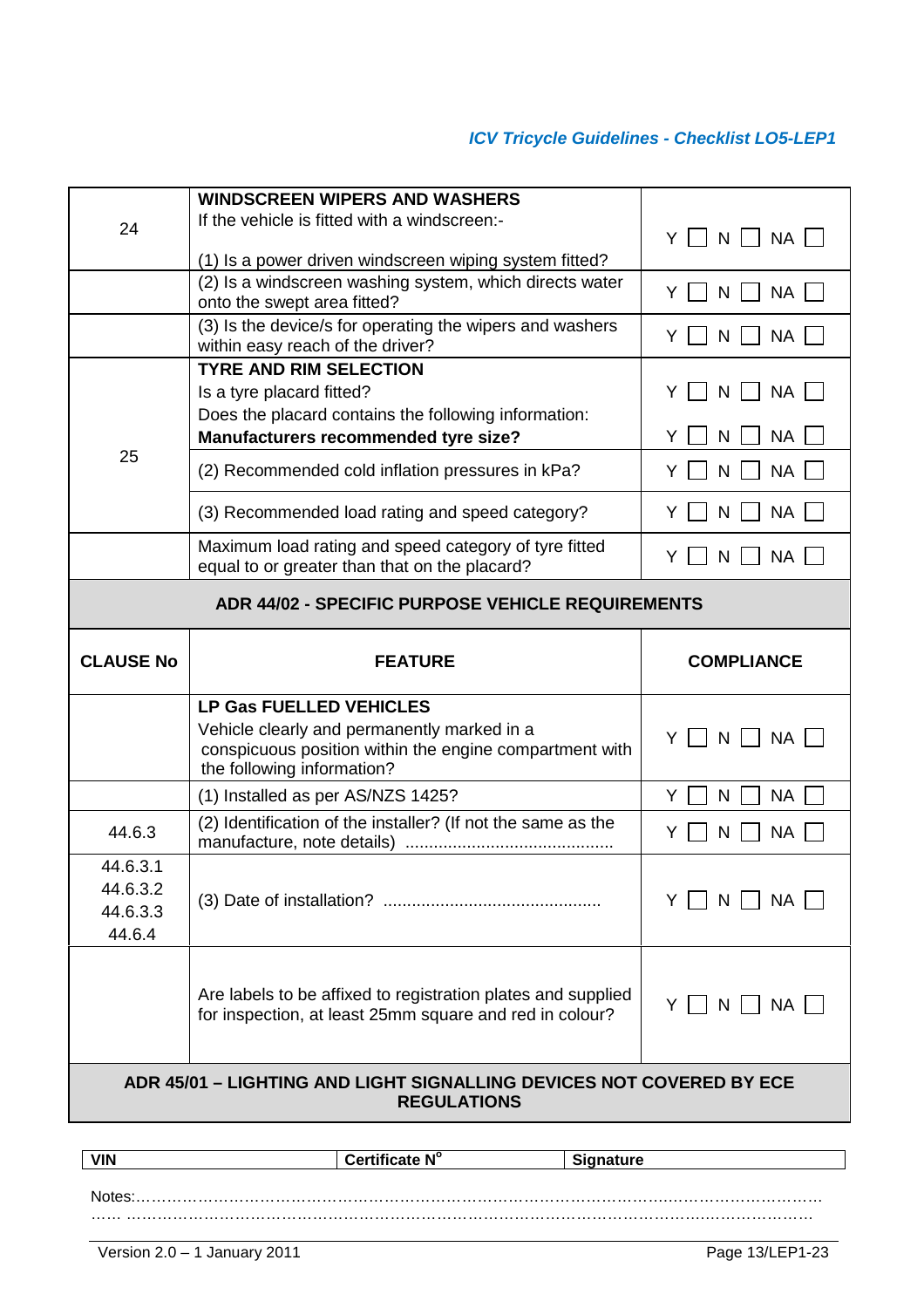| <b>CLAUSE No</b>                                                                                                                              | <b>FEATURE</b>                                                                                    | <b>COMPLIANCE</b> |  |  |  |
|-----------------------------------------------------------------------------------------------------------------------------------------------|---------------------------------------------------------------------------------------------------|-------------------|--|--|--|
|                                                                                                                                               | Refer ADR 19 or 67                                                                                |                   |  |  |  |
|                                                                                                                                               | ADR 46/00 - HEADLAMPS                                                                             |                   |  |  |  |
| <b>CLAUSE No</b>                                                                                                                              | <b>FEATURE</b>                                                                                    | <b>COMPLIANCE</b> |  |  |  |
|                                                                                                                                               | Refer ADR 19 or 67                                                                                |                   |  |  |  |
|                                                                                                                                               | ADR 47/00 - RETRO REFLECTORS                                                                      |                   |  |  |  |
| <b>CLAUSE No</b>                                                                                                                              | <b>FEATURE</b>                                                                                    | <b>COMPLIANCE</b> |  |  |  |
|                                                                                                                                               | Refer ADR 19 or 67                                                                                |                   |  |  |  |
|                                                                                                                                               | <b>ADR 48/00 - DEVICES FOR ILLUMINATION OF REAR REGISTRATION PLATES</b>                           |                   |  |  |  |
| <b>CLAUSE No</b>                                                                                                                              | <b>FEATURE</b>                                                                                    | <b>COMPLIANCE</b> |  |  |  |
|                                                                                                                                               | Refer ADR 13 Clause A.6.8.2                                                                       |                   |  |  |  |
|                                                                                                                                               | ADR 49/00 - FRONT AND REAR POSITION SIDE LAMPS, STOP LAMPS AND END OUTLINE<br><b>MARKER LAMPS</b> |                   |  |  |  |
| <b>CLAUSE No</b>                                                                                                                              | <b>FEATURE</b>                                                                                    | <b>COMPLIANCE</b> |  |  |  |
|                                                                                                                                               | Refer ADR 19 or 67                                                                                |                   |  |  |  |
|                                                                                                                                               | <b>ADR 51/00 - FILAMENT LAMPS</b>                                                                 |                   |  |  |  |
| <b>CLAUSE No</b>                                                                                                                              | <b>FEATURE</b>                                                                                    | <b>COMPLIANCE</b> |  |  |  |
|                                                                                                                                               | Refer ADR 19 or 67                                                                                |                   |  |  |  |
| ADR 53/00 - FRONT AND REAR POSITIONED LAMPS, STOP LAMPS, DIRECTION<br><b>INDICATORS AND REAR REGISTRATION PLATE LAMPS FOR L GROUP VEHICLE</b> |                                                                                                   |                   |  |  |  |
| <b>CLAUSE No</b>                                                                                                                              | <b>FEATURE</b>                                                                                    | <b>COMPLIANCE</b> |  |  |  |
|                                                                                                                                               | Refer ADR 19 or 67                                                                                |                   |  |  |  |

| <b>VIN</b> | Certificate N° | <b>Signature</b> |
|------------|----------------|------------------|
|            |                |                  |
| Notes:     |                |                  |
|            |                |                  |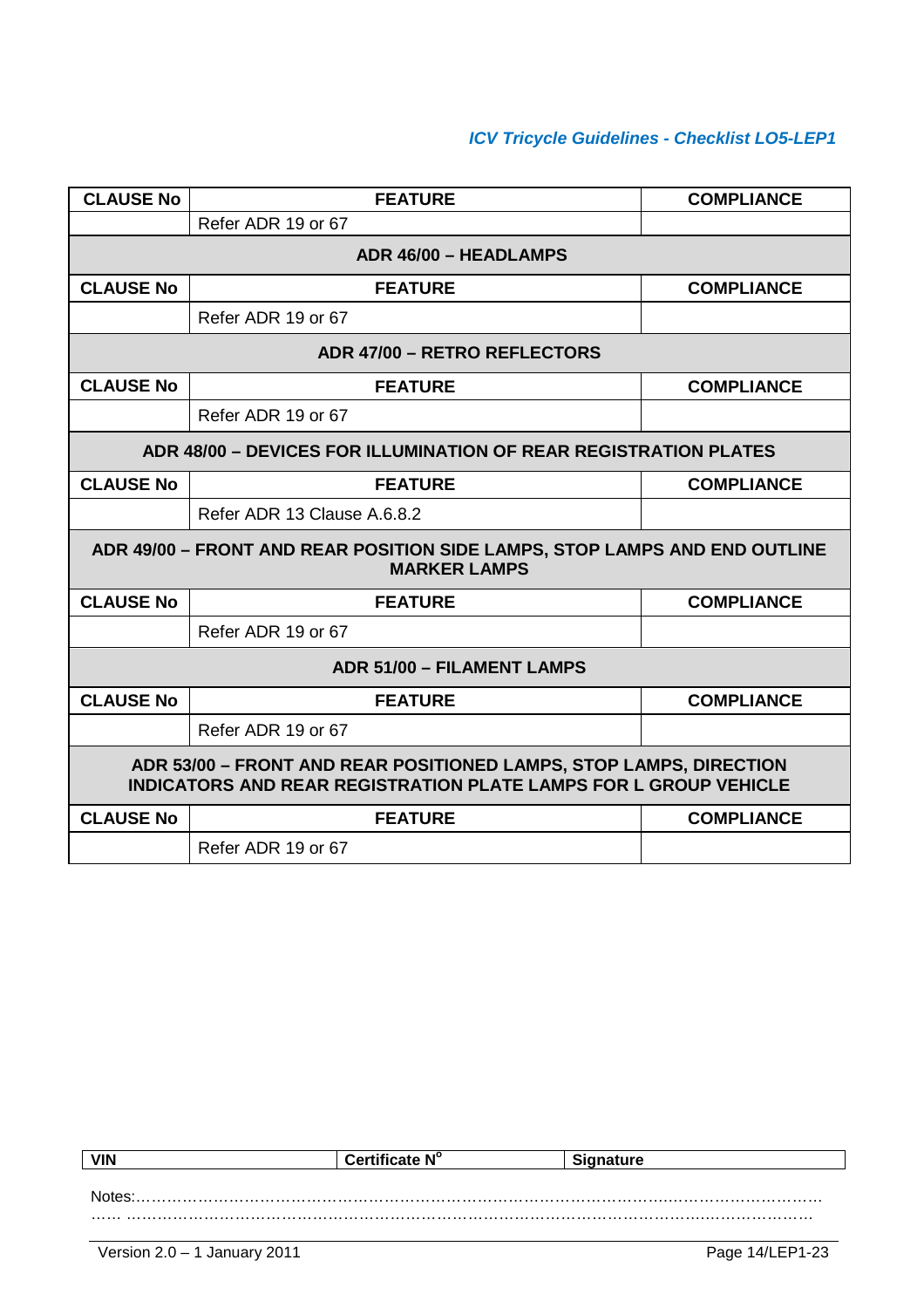| <b>ADR 55/00 -HEADLAMPS FOR MOTORCYCLES</b> |                                                                                                                                                         |                                      |  |  |
|---------------------------------------------|---------------------------------------------------------------------------------------------------------------------------------------------------------|--------------------------------------|--|--|
| <b>CLAUSE No</b>                            | <b>FEATURE</b>                                                                                                                                          | <b>COMPLIANCE</b>                    |  |  |
|                                             | Refer ADR 19 or 67                                                                                                                                      |                                      |  |  |
|                                             | ADR 60/00 - CENTRE HIGH MOUNTED STOP LAMPS<br>(Except For Vehicles Certified To ECE R48)                                                                |                                      |  |  |
| <b>CLAUSE No</b>                            | <b>FEATURE</b>                                                                                                                                          | <b>COMPLIANCE</b>                    |  |  |
| 60.4.1                                      | Is a Central High mounted Stop Lamp fitted?                                                                                                             | <b>NA</b><br>N<br>Y                  |  |  |
| 60.2.4.3                                    | Does the lamp design provide for easy replacement of<br>the globe without the use of special tools?                                                     | <b>NA</b><br>Y<br>N                  |  |  |
| 60.4.4.1                                    | Mounted on the vehicles median longitudinal plane?                                                                                                      | <b>NA</b><br>Y<br>N                  |  |  |
| 60.4.4.2                                    | Mounted with no part of the lens lower than the bottom<br>edge of the rear window by more than 77mm?                                                    | <b>NA</b><br>Υ<br>N                  |  |  |
|                                             | <b>ADR 61/02 - VEHICLE MARKING</b>                                                                                                                      |                                      |  |  |
| <b>CLAUSE No</b>                            | <b>FEATURE</b>                                                                                                                                          | <b>COMPLIANCE</b>                    |  |  |
|                                             | <b>VEHICLE IDENTIFICATION NUMBER (VIN)</b><br>Is the VIN clearly visible on an integral part of the vehicle<br>not easily removed?                      | Y     N<br>    NA                    |  |  |
|                                             | If VIN is directly marked on an integral part of the vehicle,<br>is the minimum height at least 7mm? If No, what is height<br>of VIN? Indicate in mm.   | Y.<br>$N$    <br><b>NA</b>           |  |  |
| 5.1                                         | If VIN is on a separate plate which in turn is permanently<br>affixed to an integral part of the vehicle, is the minimum<br>height at least 4mm?        | <b>NA</b><br>Y<br>N                  |  |  |
| 7.1                                         | <b>ENGINE NUMBER</b><br>Can a legible engine number be readily seen when the<br>engine is installed in the vehicle?                                     | N<br><b>NA</b><br>Y                  |  |  |
| 9.1.2                                       | Is the engine number permanently stamped, cast, laser,<br>engraved or a combination of these on the main<br>component of the engine?                    | NA<br>Y<br>$N \mid$                  |  |  |
| 9.1.2.1                                     | <b>REGISTRATION PLATES:</b> Are provisions made for the<br>fitment of a rear registration plate with its centre no less<br>than 300mm above the ground? | <b>NA</b><br>Y.<br>N<br>$\perp$      |  |  |
| 9.1.1.3                                     | No part of the rear number plate obscured by any part or<br>equipment on the vehicle?                                                                   | <b>NA</b><br>Y.<br>N<br>$\mathbf{1}$ |  |  |
|                                             | <b>ADR 62/01 - MECHANICAL CONNECTIONS BETWEEN VEHICLES</b>                                                                                              |                                      |  |  |

| <b>VIN</b><br><b>VIIV</b> | $\mathbf{N}^{\circ}$ | -<br>. |
|---------------------------|----------------------|--------|
|                           |                      |        |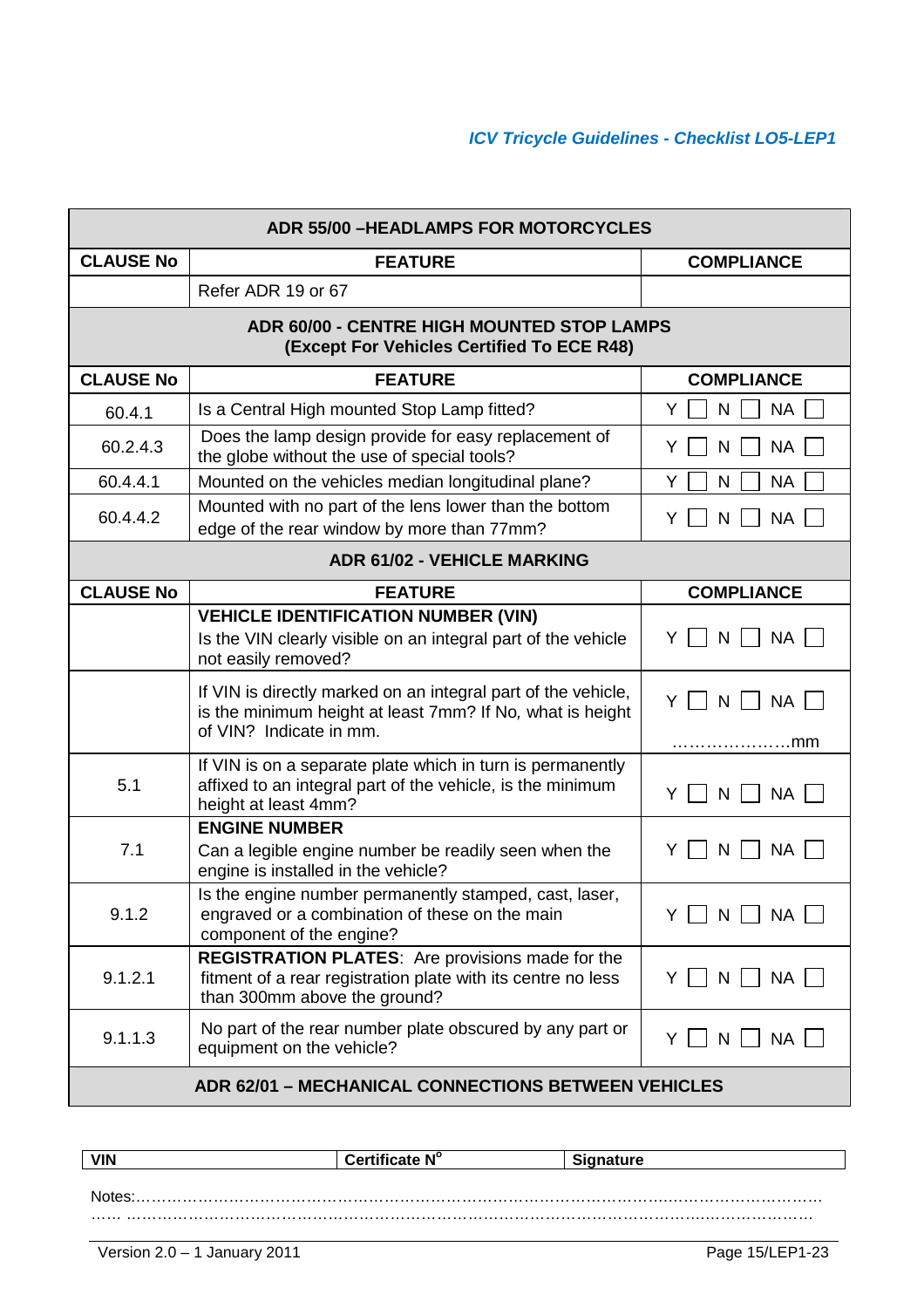| <b>CLAUSE No</b> | <b>FEATURE</b>                                                                                                                                                                                                    | <b>COMPLIANCE</b>   |
|------------------|-------------------------------------------------------------------------------------------------------------------------------------------------------------------------------------------------------------------|---------------------|
|                  | <b>COUPLINGS AND TOWBARS (Optional)</b><br>(1) If fitted, does the ball of a ball coupling, for use with a<br>trailer of ATM not exceeding 3.5t, have a diameter of<br>50mm?                                      | Y<br>NA.<br>N       |
|                  | (2) Is coupling marked 50 in 5mm high characters?                                                                                                                                                                 | <b>NA</b><br>Y<br>N |
| 10.1             | <b>FOR TOWBARS UP TO 3.5t</b><br>If fitted, does the Towbar display the following<br>information in letters not less than 2.5mm in height;<br>(1) The Manufacturer's, Supplier's, or Importers<br>Identification. | Y<br><b>NA</b><br>N |
| 13.1.1           | (2) Vehicle Make and Model or Towbar Part No.                                                                                                                                                                     | Y<br><b>NA</b><br>N |
|                  | (3) Towing Lug Part No (If different to towbar).                                                                                                                                                                  | NА<br>N             |
|                  | (4) Max Towball down load(kg).                                                                                                                                                                                    | Y<br>N<br><b>NA</b> |
|                  | (5) Rated Towbar capacity(kg).                                                                                                                                                                                    | Y<br>N<br>NA        |
| 13.1.1           | (6) FOR TOWING PURPOSES ONLY.                                                                                                                                                                                     | Y<br><b>NA</b><br>N |
|                  | Is an additional label fitted in a conspicuous position on<br>the vehicle, and displays the following information?<br>(1) Max. Towball down load (kg).                                                            | NA.<br>Y<br>N       |
|                  | (2) Rated Towbar Capacity(kg).                                                                                                                                                                                    | Y<br>N<br><b>NA</b> |
|                  | (3) FOR TOWING PURPOSES ONLY.                                                                                                                                                                                     | Y<br><b>NA</b><br>N |

| <b>VIN</b> | Certificate N° | <b>Signature</b> |
|------------|----------------|------------------|
|            |                |                  |
|            |                | Notes:           |
|            |                |                  |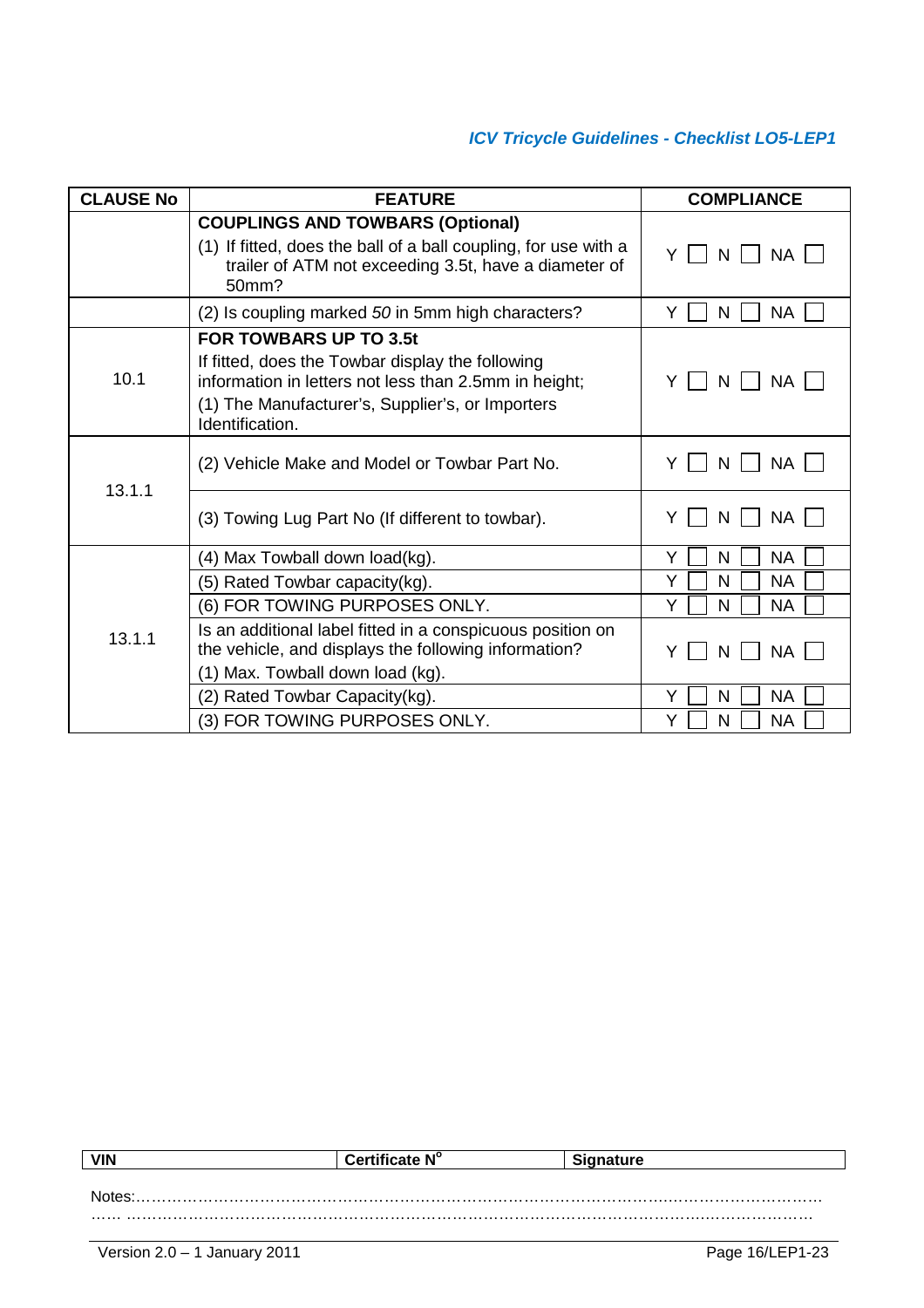| ADR 67/00 - INSTALLATION OF LIGHTING AND LIGHT SIGNALLING DEVISES ON THREE<br><b>WHEELED VEHICLES</b> |                           |                         |           |                                  |                      |                       |                       |                     |
|-------------------------------------------------------------------------------------------------------|---------------------------|-------------------------|-----------|----------------------------------|----------------------|-----------------------|-----------------------|---------------------|
|                                                                                                       |                           |                         |           | <b>FEATURES</b>                  |                      |                       |                       |                     |
| (1) FEATURE                                                                                           | $(2)$ If $E$<br>Earmarked | Height<br>(# )          |           | (5) APART                        | $(6)$ EDGE           | (7)<br>G              | (8)<br>C              | (9)<br>$\mathsf{R}$ |
|                                                                                                       | Approval<br><b>No</b>     | $(3)$ MAX               | $(4)$ MIN | $(\#)$                           | (# )                 | $(\dot{\phantom{a}})$ | $(\dot{\phantom{a}})$ |                     |
| Main beam (*)<br>(Cl 67.4.1)                                                                          |                           |                         |           |                                  | $(*)$<br>Dipped beam | Dip                   |                       | Dip                 |
| Dipped beam<br>$(*)$ (CI 67.4.2)                                                                      |                           |                         | 1200      | $(\dot{\mathcal{C}})$<br>500     | 400                  | Main                  |                       | Main                |
| Front fog lamp<br>$(+)$ (CI 67.4.10)                                                                  |                           | <dip.<br>beam</dip.<br> | 250       |                                  | 400                  | %f                    |                       | Main<br>Swiv        |
| Reversing<br>Lamp<br>$(*)$ (CI 67.4.14)                                                               |                           | 1200                    | 250       |                                  |                      | %r                    |                       |                     |
| <b>Direction</b><br>Indicator<br>Front(Cl 67.4.3)                                                     |                           | 1200                    | 350       | 300<br>$\geq$ 100 MAIN<br>OR DIP | 400                  | %f                    |                       | Park                |
| <b>Direction</b><br>Indicator<br>Rear (Cl 67.4.3)                                                     |                           | 1200                    | 350       | 240                              | 400                  | %r                    |                       | Park                |
| <b>Direction</b><br>Indicator<br>side<br>$(Cl 67.4.3)$ (*)                                            |                           |                         |           |                                  |                      |                       |                       |                     |
| Stop lamp<br>$(Cl 67.4.4)$ (*)                                                                        |                           | 1200                    | 350       | 600/400<br>67.4.4.3.1.2          |                      | %r                    |                       | <b>RPos</b><br>Park |
| Rr. Regisn.<br>Plate<br>lamp<br>(CL 67.4.5 $(*)$                                                      |                           |                         |           |                                  |                      | %r                    | %r                    | %r                  |
| Fr. Position<br>(side) Lamp<br>$(Cl 67.4.6)$ (*)                                                      |                           | 1500                    | 350       | Symmetrical                      | 400                  | %f                    |                       | %f                  |

| <b>VIN</b> | Certificate N° | <b>Signature</b> |
|------------|----------------|------------------|
|            |                |                  |
|            |                |                  |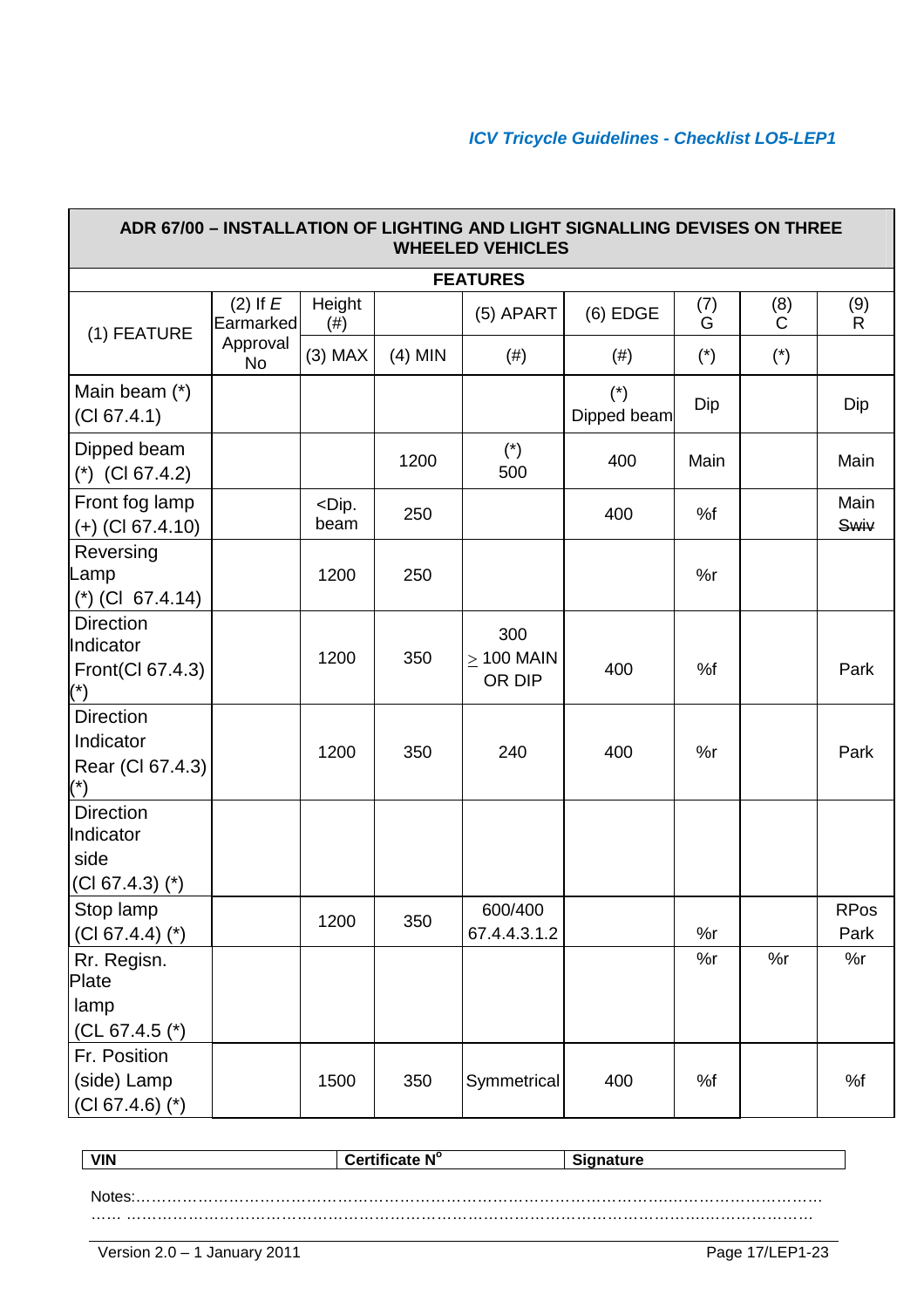| Rr. position<br>(side) Lamp |      |     |                 |     |      |     |          |
|-----------------------------|------|-----|-----------------|-----|------|-----|----------|
| tail lamp)                  | 1500 | 350 | 400             | 400 | %r   | Reg | Stop     |
| $(Cl 67.4.7)$ $(*)$         |      |     |                 |     |      |     |          |
| Rear fog lamp               | 1000 | 250 | $\geq$ 100 FROM |     |      |     |          |
| (+) (Cl 67.4.11)            |      |     | <b>STOP</b>     |     | %r   | %r  |          |
| Parking Lamp                | 1500 | 350 |                 | 400 | %    |     | % f      |
| $(+)$ (CI 67.4.13)          |      |     |                 |     |      |     |          |
| Reflex reflector            |      |     |                 |     |      |     |          |
| Rear $(*)$                  | 900  | 350 | 400             | 400 | %r   |     |          |
| (Cl 67.4.8)                 |      |     |                 |     |      |     |          |
| (Non-triangular)            |      |     | Central         |     |      |     |          |
| Front $(+)$                 | 900  | 350 | Or 400          | 400 | fpos |     |          |
| (Cl 67.4.17)                |      |     |                 |     |      |     |          |
| $Side(+)$                   | 900  | 350 |                 |     | $\%$ |     |          |
| (Cl 67.4.12)                |      |     |                 |     |      |     |          |
| Conspicuity                 |      |     |                 |     |      |     |          |
| lamps                       | 1200 | 250 | Symmetrical     |     | %f   | %f  | %f indic |
| $(*)$                       |      |     |                 |     |      |     |          |
| (CI 67.4.18)                |      |     |                 |     |      |     |          |

| illuminating surfaces and separate light sources, but<br>a common lamp body.<br>$C = Combined$ means devices having separate<br>illuminating surfaces, but a common light source and<br>common lamp body.<br>$(*)$ = Mandatory; $(+)$ = If fitted.<br>$(\#)$ = HEIGHT - To highest (Max) and lowest<br>(Min) points on illuminating surface.<br>Apart – Distance between innermost edges of<br>illuminating surface.<br>EDGE - Maximum distance from outer edge of<br>vehicle to illuminating surface.<br>All dimension in mm.<br>Column (7) to (9) indicates specific lamps which may<br>be grouped (G), combined (C) or reciprocally<br>incorporated (R). | $R = Reciprocally Incorporated means devices having$<br>separate light sources (or a single light source<br>operating in different ways), but a common or partially<br>common illuminating surface and a common lamp<br>body.<br>%r = Permitted with any other rear lamp.<br>$%$ = Permitted with any other lamp.<br>Dip = Permitted with Dipped Beam.<br>Main = Permitted with Main Beam.<br>Fpos = Permitted with Front Position Side lamps.<br>Park = Not permitted with Park Lamps.<br>Park = Permitted with Park Lamps.<br>Stop = Permitted with stop lamps.<br>Rpos = Permitted with Rear Position Side Lamps.<br>Reg = Permitted with Rear Registration Plate Lamp.<br>bdic = Not permitted with Indicator Lamps. |
|-------------------------------------------------------------------------------------------------------------------------------------------------------------------------------------------------------------------------------------------------------------------------------------------------------------------------------------------------------------------------------------------------------------------------------------------------------------------------------------------------------------------------------------------------------------------------------------------------------------------------------------------------------------|--------------------------------------------------------------------------------------------------------------------------------------------------------------------------------------------------------------------------------------------------------------------------------------------------------------------------------------------------------------------------------------------------------------------------------------------------------------------------------------------------------------------------------------------------------------------------------------------------------------------------------------------------------------------------------------------------------------------------|
| %f = Permitted with any other frontlamp.                                                                                                                                                                                                                                                                                                                                                                                                                                                                                                                                                                                                                    |                                                                                                                                                                                                                                                                                                                                                                                                                                                                                                                                                                                                                                                                                                                          |
|                                                                                                                                                                                                                                                                                                                                                                                                                                                                                                                                                                                                                                                             |                                                                                                                                                                                                                                                                                                                                                                                                                                                                                                                                                                                                                                                                                                                          |

| <b>VIN</b> | Certificate N° | <b>Signature</b> |
|------------|----------------|------------------|
|            |                |                  |
| ⊣Notes:    |                |                  |
|            |                |                  |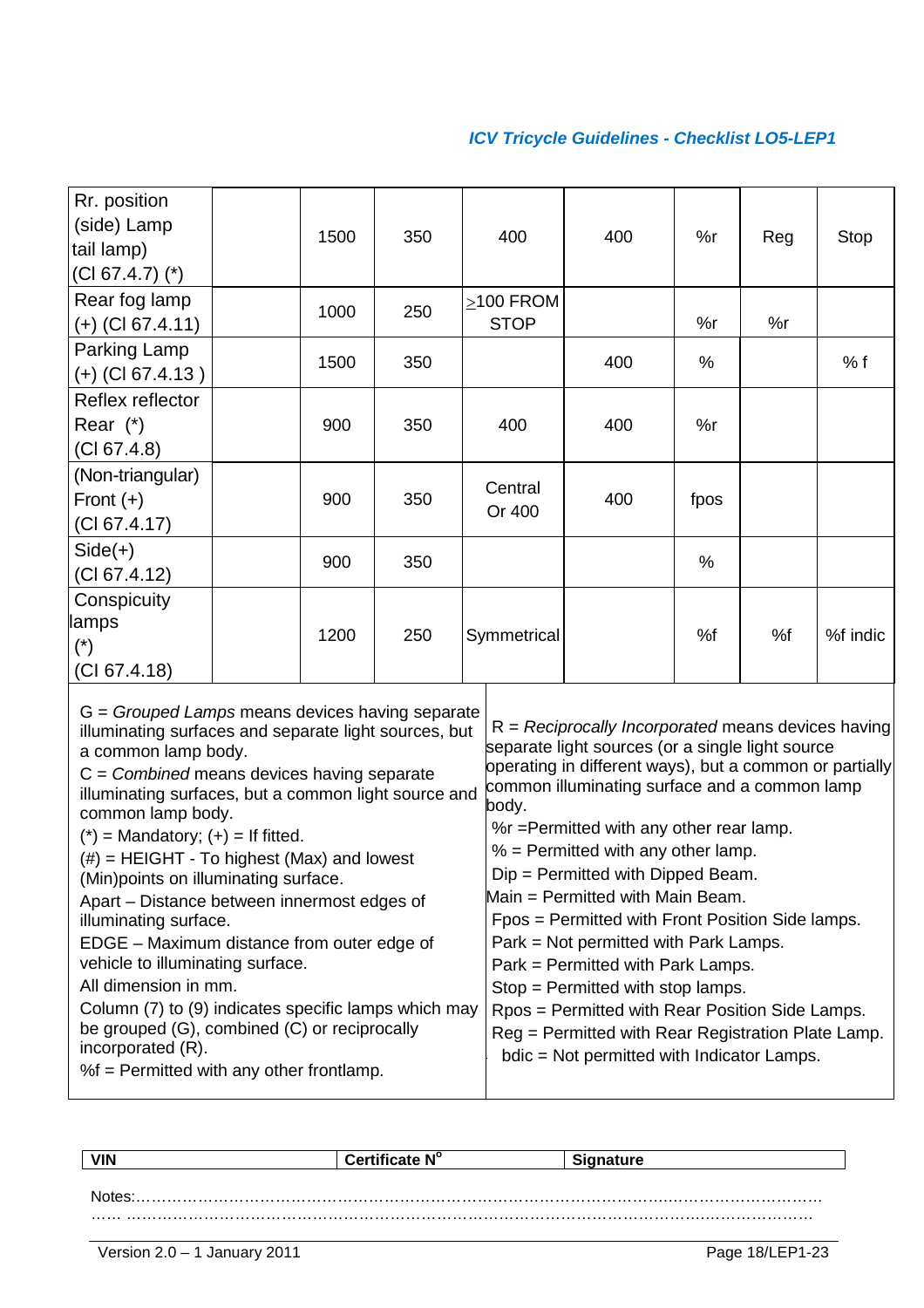| <b>CLAUSE No</b>        | <b>FEATURE</b>                                                                                                                                                                                                            | <b>COMPLIANCE</b>                                                           |
|-------------------------|---------------------------------------------------------------------------------------------------------------------------------------------------------------------------------------------------------------------------|-----------------------------------------------------------------------------|
| 67.3<br>67.3.1          | <b>VISIBILITY</b><br>Are apparent surfaces of all lamps unobstructed by any<br>parts of the vehicle?                                                                                                                      | <b>NA</b><br>N<br>Y.                                                        |
| 67.3<br>67.3.5          | <b>GENERAL SPECIFICATIONS</b><br>Are all lamps constituting a symmetrical pair?                                                                                                                                           | $Y \mid N \mid$<br><b>NA</b>                                                |
| 67.3.9                  | No red light visible from the front and no white light<br>(except reversing light) visible from the rear of the<br>vehicle?                                                                                               | N<br><b>NA</b><br>Y                                                         |
| 67.3.10                 | Can all front and rear position lamps, the rear<br>registration plate lamp, and the passenger car side<br>lamps (if fitted) be only switched on and off together?                                                         | NA<br>Y<br>N                                                                |
| 67.3.11                 | Is it not possible to switch on the main-beam, dipped-<br>beam and front and rear fog lamps with out first<br>switching on the lamps referred to in clause 67.3.10?                                                       | <b>NA</b><br>Y<br>N.                                                        |
| 67.3.13.1               | Are no lamps (other than driving, passing or front fog<br>lamps) concealed?                                                                                                                                               | <b>NA</b><br>Y.<br>N                                                        |
| 67.3.13.2               | Is it possible to move a concealed lighting device into<br>the position of use, without the aid of tools, in the event<br>of a defect?                                                                                    | <b>NA</b><br>Y<br>N                                                         |
| 67.4.1                  | <b>MAIN-BEAM HEADLAMPS</b><br>Are all main beams switched off when changing over<br>from main beam to dipped beam?                                                                                                        | N<br><b>NA</b><br>Y.                                                        |
| 67.4.1.3.1.1            | For single dipped beam application with an independent<br>main beam. Is this main beam mounted directly above<br>or below the dipped beam with it geometric centre<br>situated on the longitudinal median of the vehicle? | Y I<br><b>NA</b><br>N                                                       |
| 67.4.1.3.1.2            | For two dipped beam applications are the main beam<br>lamps mounted no closer to the outside edge of the<br>vehicle than the outer edge of the dipped beam<br>headlamp?                                                   | N<br><b>NA</b><br>ΥI                                                        |
| 67.4.1.10               | Circuit closed tell-tale colour blue and non-flashing?                                                                                                                                                                    | $Y \cap N \cap NA \cap$                                                     |
| 67.4.2.9.1<br>67.4.2.10 | <b>DIPPED - BEAM HEADLAMPS</b><br>Control within easy reach of driver?<br>If operational tell-tale fitted, is it green and non-<br>flashing?                                                                              | NA L<br>Y.<br>N<br>Y  <br><b>NA</b><br>N                                    |
| 67.4.2.3.1.1            | For single lamp applications, is this lamp mounted with<br>it geometric centre situated on the longitudinal median<br>of the vehicle?                                                                                     | NA  <br>ΥI<br>N                                                             |
| 67.4.3.3.1.1            | <b>DIRECTION INDICATOR LAMPS LE1</b><br>(1) Front indicators at least 300mm apart?                                                                                                                                        | $\overline{\phantom{a}}$ NA $\overline{\phantom{a}}$<br>YII<br>$\mathsf{N}$ |

| <b>VIN</b> | Certificate N° | <b>Signature</b> |
|------------|----------------|------------------|
|            |                |                  |
| Notes      |                |                  |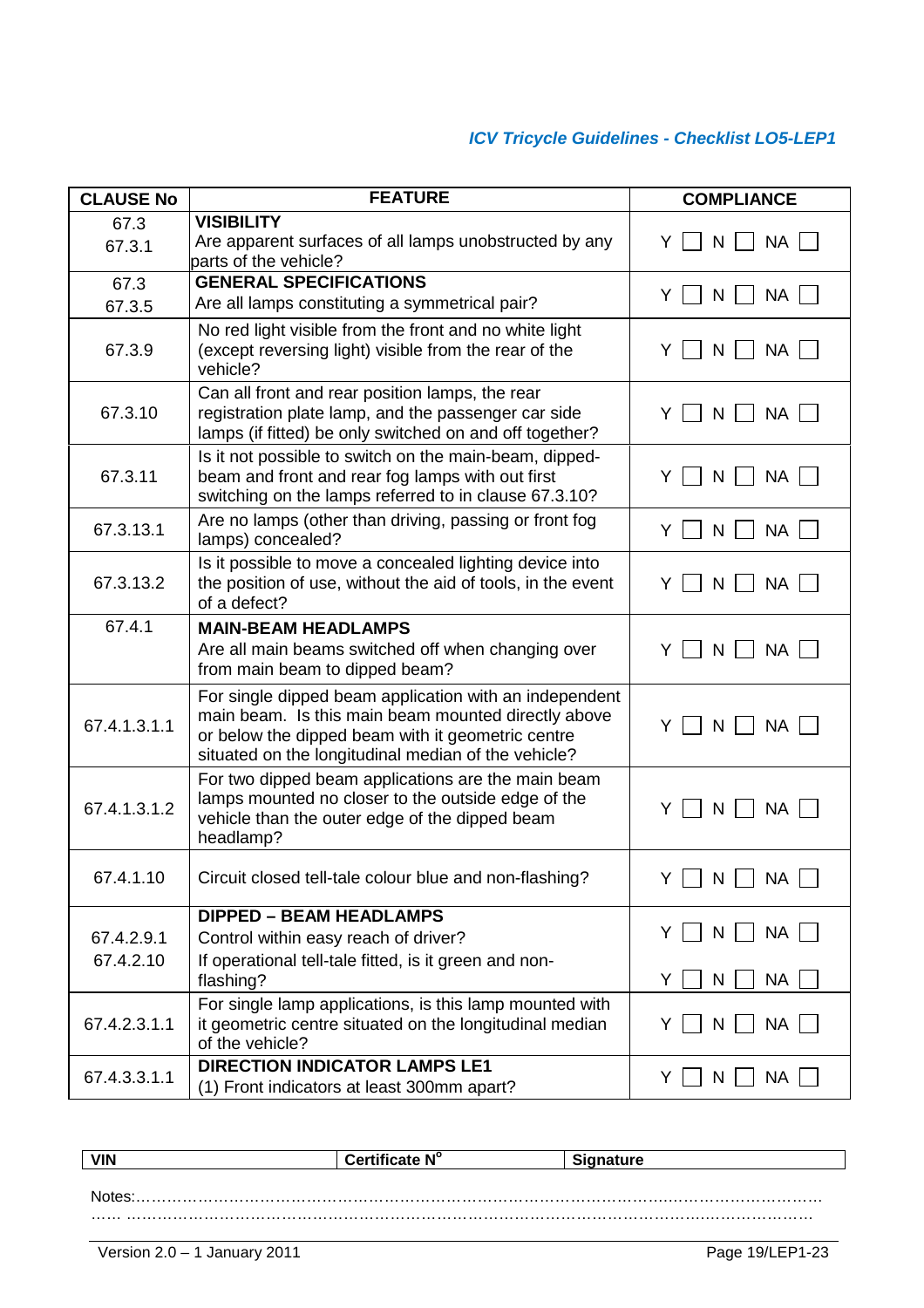|                          | (2) Front indicators further apart than the outside<br>surfaces of the headlamps?                                                                           | <b>NA</b><br>Y<br>N  |
|--------------------------|-------------------------------------------------------------------------------------------------------------------------------------------------------------|----------------------|
|                          | (3) Front indicator lamps at least 100mm from the<br>headlamps?                                                                                             | <b>NA</b><br>N       |
|                          | (4) Rear indicators not more than 400mm from the<br>extreme outer edge of the vehicle?                                                                      | <b>NA</b><br>Y<br>N  |
| 67.4.3.3.3.2             | Front indicators within 1,800mm of the front surface of<br>the vehicle? (2,500mm if necessary to comply with<br>visibility requirements).                   | <b>NA</b><br>N<br>Y  |
| 67.4.3.9                 | <b>ALL VEHICLES</b><br>Independent switch and flash in phase?                                                                                               | <b>NA</b><br>Y<br>N  |
|                          | (1) Is a visible tell-tale fitted?                                                                                                                          | <b>NA</b><br>Y<br>N  |
| 67.4.3.10                | (2) Tell-tale behaviour on turn signal malfunction?                                                                                                         | <b>NA</b><br>Y<br>N  |
|                          | (A) - Marked frequency change, (B) - Continuously on,<br>or $(C)$ – Continuously off (Indicate A, B, C, )?                                                  |                      |
| 67.4.3.11.1.3            | For DC supply indicators flash 60 to 120 times per<br>minute?                                                                                               | <b>NA</b><br>Y<br>N  |
| 67.4.3.11.3.1            | For AC supply, indicators flash 45-120 times per<br>minute?                                                                                                 |                      |
| 67.4.3.11.1.3            | Lights up within 1 second and extinguishes within 1.5<br>seconds?                                                                                           | <b>NA</b><br>Y<br>N  |
| 67.4.3.11.4              | If one lamp fails (other than due to a short-circuit) do<br>other lamps flash when actuated?                                                                | <b>NA</b><br>Y<br>N  |
|                          | <b>STOP LAMP</b>                                                                                                                                            | <b>NA</b><br>N<br>Y  |
| 67.4.4.9                 | Lighted with any service brake application?                                                                                                                 |                      |
|                          | If fitted, is tell-tale non-flashing operational type?                                                                                                      | <b>NA</b><br>Y<br>N  |
| 67.4.5                   | <b>REAR REGISTRATION PLATE LAMP</b>                                                                                                                         | <b>NA</b><br>Y<br>N  |
|                          | Illuminates the registration plate area?<br><b>FRONT POSITION LAMPS</b>                                                                                     |                      |
| 67.4.5                   | One or two lamps fitted in dipped beam headlamp?<br>Please circle                                                                                           | <b>NA</b><br>Y<br>N  |
|                          | Not further than 400mm from extreme outer edge of the<br>vehicle?                                                                                           | <b>NA</b><br>Y.<br>N |
|                          | Instrument lights as tell-tale?                                                                                                                             | <b>NA</b><br>Y.<br>N |
| 67.4.6.3.1.2<br>67.4.9.3 | If NA, is a non-flashing green tell-tale fitted?                                                                                                            | <b>NA</b><br>Y<br>N  |
| 67.4.7.1.1               | <b>REAR POSITION LAMP (RPL) LE1</b><br>Distance between illuminating surface at least 400mm,<br>and within 400mm from extreme outer edge of the<br>vehicle? | NA  <br>N            |

| <b>VIN</b> | Certificate N° | <b>Signature</b> |  |
|------------|----------------|------------------|--|
|            |                |                  |  |
| N          |                |                  |  |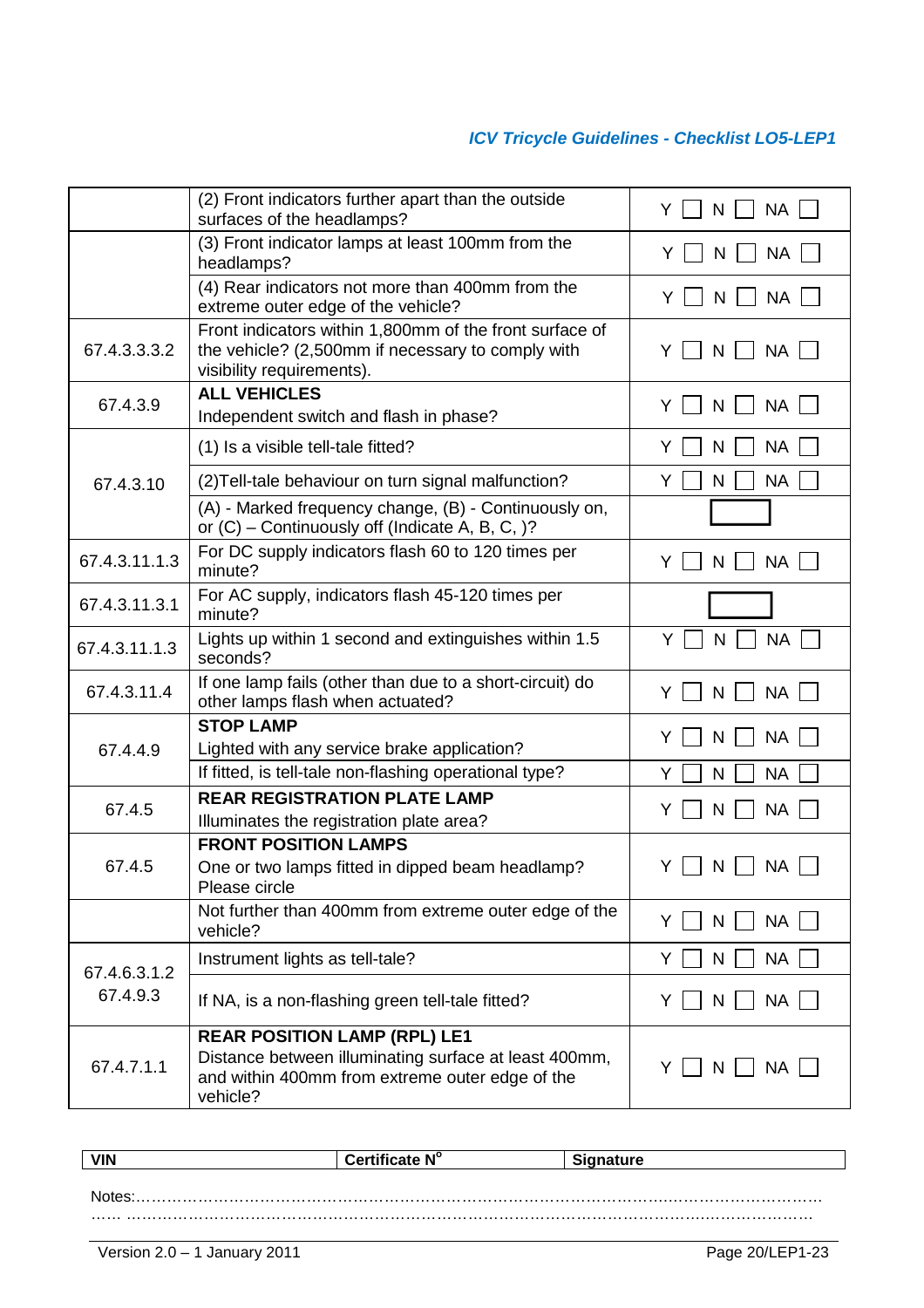| 67.4.7.3.1.1  | Instrument light as tell-tale?                                                                                                                                        | Y<br><b>NA</b><br>N   |
|---------------|-----------------------------------------------------------------------------------------------------------------------------------------------------------------------|-----------------------|
| 67.4.7.10     | If NA, is a non-flashing green tell-tale fitted?                                                                                                                      | <b>NA</b><br>Y<br>N   |
| 67.4.8.3.1.2  | <b>REAR REFLEX REFLECTOR (Non-Triangular)</b><br>Distance between illuminating surface at least 400mm,<br>and within 400mm from extreme outer edge of the<br>vehicle? | <b>NA</b><br>N<br>Y   |
|               | <b>HAZARD WARNING LAMP</b>                                                                                                                                            |                       |
| 67.4.8.3.1.1  | All direction indicator lamps flash in phase?                                                                                                                         | <b>NA</b><br>N<br>Y   |
| 67.4.9.1      | Independent switch?                                                                                                                                                   | <b>NA</b><br>Y<br>N   |
| 67.4.9.2      | Flashing tell-tale fitted?                                                                                                                                            | Y<br><b>NA</b><br>N   |
| 67.4.9.3      | Can Hazard Warning be activated with engine ignition<br>in the off position?                                                                                          | <b>NA</b><br>N<br>Y   |
|               | <b>FRONT FOG LAMPS (Optional)</b>                                                                                                                                     |                       |
| 67.4.9.4.1    | Lamp centre of reference on the medium longitudinal<br>plane or not more than 250mm from the medium<br>longitudinal plane of the vehicle?                             | <b>NA</b><br>Y<br>N   |
|               | <b>REAR FOG LAMPS (Optional)</b>                                                                                                                                      |                       |
| 67.4.10.3.1.2 | If only one lamp fitted is mounted either in the median<br>longitudinal plane or to the right?                                                                        | <b>NA</b><br>Y<br>N   |
| 67.4.11.3.1   | The illuminating surface of the fog lamp at least 100mm<br>from the illuminating surface of the stop lamp?                                                            | Y<br><b>NA</b><br>N   |
|               | (1) Can rear fog lamp operate only when dipped beam<br>or main beam lamps and/or the front fog lamp is on?                                                            | <b>NA</b><br>N        |
| 67.4.11.3.4   | (2) Can rear fog lamp be extinguished independently of<br>the front fog lamps (if fitted)?                                                                            | <b>NA</b><br>N<br>Y   |
|               | Independent, non-flashing, circuit closed tell-tale fitted<br>and operational?                                                                                        | <b>NA</b><br>Y<br>N   |
|               | <b>PARKING LAMP (Optional)</b>                                                                                                                                        |                       |
| 67.4.11.9     | If rear oriented only, one or two lamps fitted?                                                                                                                       | One<br>Two            |
|               | If front and rear oriented two or three lamps fitted?                                                                                                                 | Two  <br><b>Three</b> |
| 67.4.13.2.2   | Is illuminating surface not more than 400mm from<br>extreme outer edge of the vehicle?                                                                                | <b>NA</b>             |
|               | If only two lamps provided are these provided on the<br>side of the vehicle?                                                                                          | <b>NA</b><br>N<br>Y   |
| 67.4.13.9     | Switch to permit parking lamps to be lit independently of<br>any other lamps?                                                                                         | <b>NA</b><br>Y<br>N   |
| 67.4.13.9     | Able to operate with the ignition switch in Off position                                                                                                              | <b>NA</b><br>N        |
| 67.4.13.10    | If fitted, impossible to confuse tell-tale with that for the<br>front and rear position lamps?                                                                        | <b>NA</b><br>Y<br>N   |

| <b>VIN</b> | Certific.<br>cate N° | ature.<br>- |
|------------|----------------------|-------------|
|            |                      |             |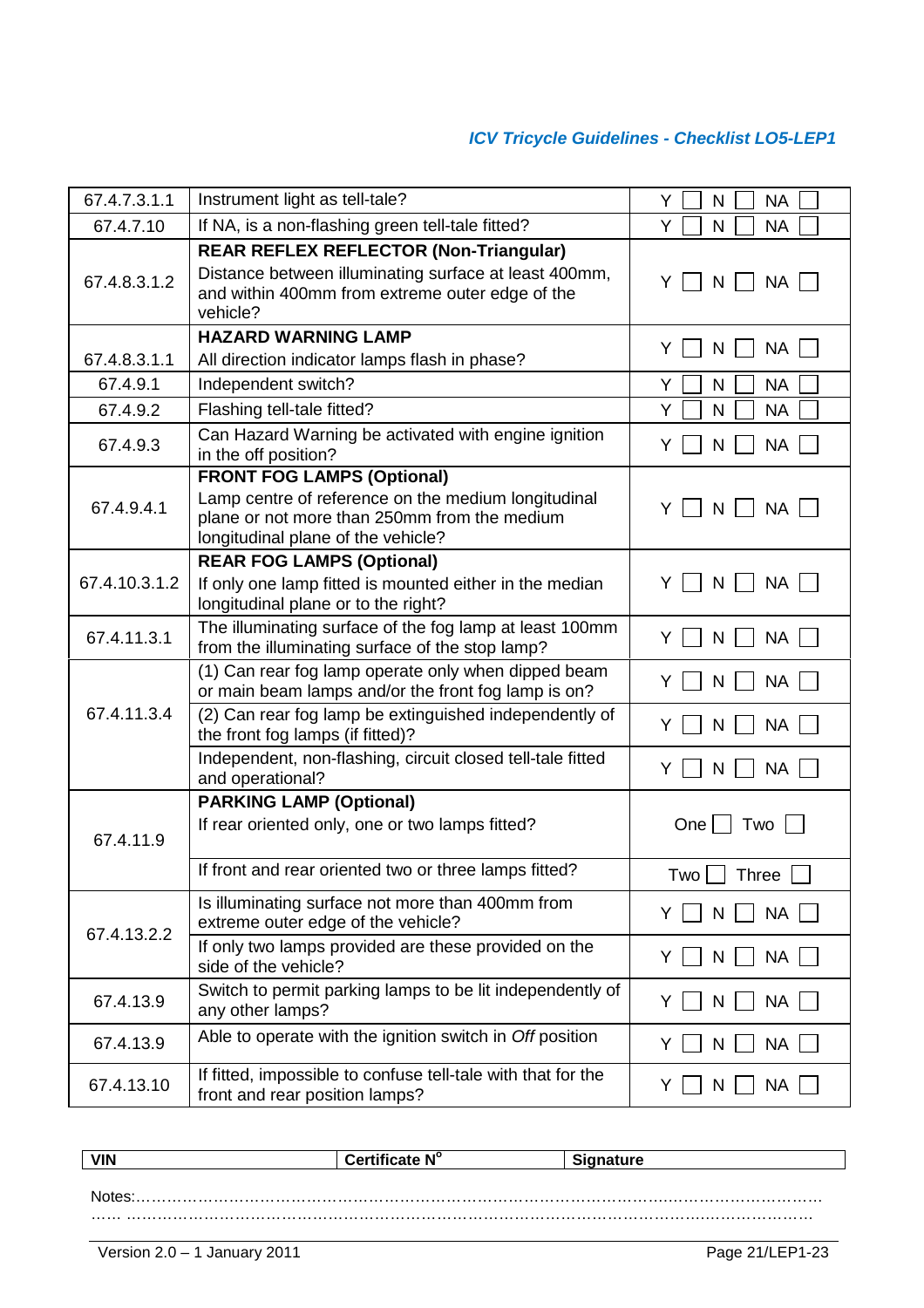| Note: It is permissible for the reversing lamps to be on<br>when reverse gear is engaged and the device that<br>controls the engine is in such a position that operation<br>of the engine is possible.<br>Does the lamp extinguish if the device that controls the<br>engine is in such a position that operation of the engine<br>Y<br>N<br>is possible and the gear selected is in any gear other<br>than reverse?<br>Are the reversing lamps are not less than 250mm nor<br><b>NA</b><br>Y<br>N<br>more than 1200mm above the ground?<br>Do the reversing lamps emit white light and are they<br>NA<br>Y<br>N<br>located at the rear of the vehicle?<br>Is their geometric visibility 45° to the right and left if one<br>lamp is fitted or 45° outwards and 35° inwards if two<br>Y<br>NA  <br>N<br>lamps are fitted?<br>Is the geometric visibility of all reversing lamps fitted 15°<br><b>NA</b><br>Y.<br>N<br>upwards and 5° downwards?<br><b>CONSPICUITY LAMPS (Optional)</b><br>67.4.18.3.1<br>One<br>Two<br>67.4.18.11<br>Are One or Two conspicuity lamps fitted?<br>Are they separate lamps or combined with dipped-beam<br>Sep<br>Comb<br>headlamps?<br>If conspicuity lamps fitted, are they lit every time the<br><b>NA</b><br>Y<br>N<br>engine is run?<br>67.4.18.9.1<br>67.4.18.9.1<br><b>CORNERING LAMPS (Optional)</b><br>NA<br>Lighted continuously together with the corresponding<br>N<br>direction indicator?<br>Only lighted when the headlamp switch is in the on<br>67.4.19.9.2<br><b>NA</b><br>Y<br>N<br>position?<br>SIDE MARKER LAMPS (Optional, mandatory for | 67.4.14.9 | <b>REVERSING LAMPS (If reverse gear fitted)</b><br>Is the lamp always lit when reverse gear engaged and: | <b>NA</b><br>Y. |
|----------------------------------------------------------------------------------------------------------------------------------------------------------------------------------------------------------------------------------------------------------------------------------------------------------------------------------------------------------------------------------------------------------------------------------------------------------------------------------------------------------------------------------------------------------------------------------------------------------------------------------------------------------------------------------------------------------------------------------------------------------------------------------------------------------------------------------------------------------------------------------------------------------------------------------------------------------------------------------------------------------------------------------------------------------------------------------------------------------------------------------------------------------------------------------------------------------------------------------------------------------------------------------------------------------------------------------------------------------------------------------------------------------------------------------------------------------------------------------------------------------------------------------------------------------------------------------------------|-----------|----------------------------------------------------------------------------------------------------------|-----------------|
|                                                                                                                                                                                                                                                                                                                                                                                                                                                                                                                                                                                                                                                                                                                                                                                                                                                                                                                                                                                                                                                                                                                                                                                                                                                                                                                                                                                                                                                                                                                                                                                              |           |                                                                                                          |                 |
|                                                                                                                                                                                                                                                                                                                                                                                                                                                                                                                                                                                                                                                                                                                                                                                                                                                                                                                                                                                                                                                                                                                                                                                                                                                                                                                                                                                                                                                                                                                                                                                              |           |                                                                                                          |                 |
|                                                                                                                                                                                                                                                                                                                                                                                                                                                                                                                                                                                                                                                                                                                                                                                                                                                                                                                                                                                                                                                                                                                                                                                                                                                                                                                                                                                                                                                                                                                                                                                              |           |                                                                                                          |                 |
|                                                                                                                                                                                                                                                                                                                                                                                                                                                                                                                                                                                                                                                                                                                                                                                                                                                                                                                                                                                                                                                                                                                                                                                                                                                                                                                                                                                                                                                                                                                                                                                              |           |                                                                                                          |                 |
|                                                                                                                                                                                                                                                                                                                                                                                                                                                                                                                                                                                                                                                                                                                                                                                                                                                                                                                                                                                                                                                                                                                                                                                                                                                                                                                                                                                                                                                                                                                                                                                              |           |                                                                                                          |                 |
|                                                                                                                                                                                                                                                                                                                                                                                                                                                                                                                                                                                                                                                                                                                                                                                                                                                                                                                                                                                                                                                                                                                                                                                                                                                                                                                                                                                                                                                                                                                                                                                              |           |                                                                                                          |                 |
|                                                                                                                                                                                                                                                                                                                                                                                                                                                                                                                                                                                                                                                                                                                                                                                                                                                                                                                                                                                                                                                                                                                                                                                                                                                                                                                                                                                                                                                                                                                                                                                              |           |                                                                                                          |                 |
|                                                                                                                                                                                                                                                                                                                                                                                                                                                                                                                                                                                                                                                                                                                                                                                                                                                                                                                                                                                                                                                                                                                                                                                                                                                                                                                                                                                                                                                                                                                                                                                              |           |                                                                                                          |                 |
|                                                                                                                                                                                                                                                                                                                                                                                                                                                                                                                                                                                                                                                                                                                                                                                                                                                                                                                                                                                                                                                                                                                                                                                                                                                                                                                                                                                                                                                                                                                                                                                              |           |                                                                                                          |                 |
|                                                                                                                                                                                                                                                                                                                                                                                                                                                                                                                                                                                                                                                                                                                                                                                                                                                                                                                                                                                                                                                                                                                                                                                                                                                                                                                                                                                                                                                                                                                                                                                              |           |                                                                                                          |                 |
|                                                                                                                                                                                                                                                                                                                                                                                                                                                                                                                                                                                                                                                                                                                                                                                                                                                                                                                                                                                                                                                                                                                                                                                                                                                                                                                                                                                                                                                                                                                                                                                              |           |                                                                                                          |                 |
| 67.4.20<br>Front lamps within the front $3rd$ of the vehicle, but not<br>$N$ $ $ $ $ $NA$ $ $ $ $<br>Y.<br>67.4.20.4.3.2<br>forward of a plane through the rearmost point of the<br>driver's seat in the rearmost position?                                                                                                                                                                                                                                                                                                                                                                                                                                                                                                                                                                                                                                                                                                                                                                                                                                                                                                                                                                                                                                                                                                                                                                                                                                                                                                                                                                  |           | vehicles > 2.1m wide and > 7.5m in length)                                                               |                 |
| Are rear lamps not more than 300mm from the rear of<br>67.4.20.4.3.1<br>NA  <br>Y.<br>$N$    <br>the vehicle?                                                                                                                                                                                                                                                                                                                                                                                                                                                                                                                                                                                                                                                                                                                                                                                                                                                                                                                                                                                                                                                                                                                                                                                                                                                                                                                                                                                                                                                                                |           |                                                                                                          |                 |
| <b>ADR 83/00 - EXTERNAL NOISE</b>                                                                                                                                                                                                                                                                                                                                                                                                                                                                                                                                                                                                                                                                                                                                                                                                                                                                                                                                                                                                                                                                                                                                                                                                                                                                                                                                                                                                                                                                                                                                                            |           |                                                                                                          |                 |
| <b>CLAUSE No</b><br><b>FEATURE</b><br><b>COMPLIANCE</b>                                                                                                                                                                                                                                                                                                                                                                                                                                                                                                                                                                                                                                                                                                                                                                                                                                                                                                                                                                                                                                                                                                                                                                                                                                                                                                                                                                                                                                                                                                                                      |           |                                                                                                          |                 |
| <b>MARKING REQUIREMENTS</b><br>Appendix B<br>4.1<br>Silencing system components marked with:                                                                                                                                                                                                                                                                                                                                                                                                                                                                                                                                                                                                                                                                                                                                                                                                                                                                                                                                                                                                                                                                                                                                                                                                                                                                                                                                                                                                                                                                                                 |           |                                                                                                          |                 |

| <b>VIN</b> | Certificate N° | .<br><b>condure</b><br>הור. |
|------------|----------------|-----------------------------|